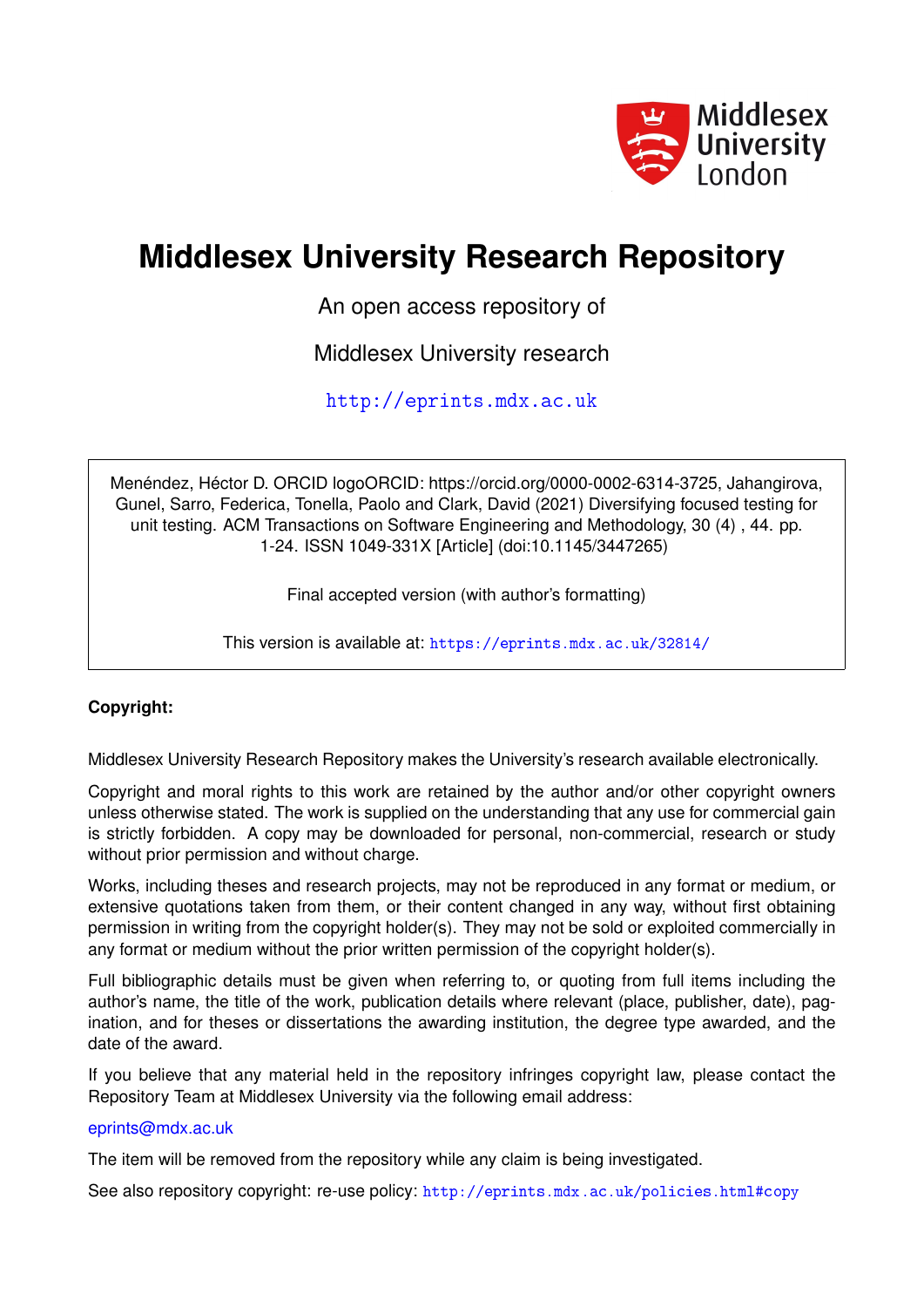# Diversifying Focused Testing for Unit Testing

HÉCTOR D. MENÉNDEZ<sup>∗</sup> , Middlesex University London GUNEL JAHANGIROVA, Università della Svizzera italiana FEDERICA SARRO, University College London PAOLO TONELLA, Università della Svizzera italiana DAVID CLARK, University College London

Software changes constantly because developers add new features or modifications. This directly affects the effectiveness of the test suite associated with that software, especially when these new modifications are in a specific area that no test case covers. This paper tackles the problem of generating a high quality test suite to cover repeatedly a given point in a program, with the ultimate goal of exposing faults possibly affecting the given program point. Both search based software testing and constraint solving offer ready, but low quality, solutions to this: ideally a maximally diverse covering test set is required whereas search and constraint solving tend to generate test sets with biased distributions. Our approach, Diversified Focused Testing (DFT), uses a search strategy inspired by GödelTest. We artificially inject parameters into the code branching conditions and use a bi-objective search algorithm to find diverse inputs by perturbing the injected parameters, while keeping the path conditions still satisfiable. Our results demonstrate that our technique, DFT, is able to cover a desired point in the code at least 90% of the time. Moreover, adding diversity improves the bug detection and the mutation killing abilities of the test suites. We show that DFT achieves better results than focused testing, symbolic execution and random testing by achieving from 3% to 70% improvement in mutation score and up to 100% improvement in fault detection across 105 software subjects.

#### CCS Concepts: • Software verification and validation → Empirical software validation;

Additional Key Words and Phrases: Testing, Focused Testing, GödelTest, Diversity, DFT

#### ACM Reference Format:

Héctor D. Menéndez, Gunel Jahangirova, Federica Sarro, Paolo Tonella, and David Clark. 2021. Diversifying Focused Testing for Unit Testing. 1, 1 (March 2021), [23](#page-23-0) pages. <https://doi.org/10.1145/nnnnnnn.nnnnnnn>

#### 1 INTRODUCTION

State-of-the-art automated testing techniques rely on coverage and random-based test case generation as the most competitive strategies to detect bugs in programs [\[5\]](#page-21-0). Although these strategies are, indeed, effective, they lack some attributes that current software development processes require. Nowadays many software projects are in constant

<sup>∗</sup>Corresponding author.

© 2021 Association for Computing Machinery. Manuscript submitted to ACM

Authors' addresses: Héctor D. Menéndez, h.menendez@mdx.ac.uk, Middlesex University London, The Burroughs, Hendon, London, UK, NW4 4BG; Gunel Jahangirova, gunel.jahangirova@usi.ch, Università della Svizzera italiana, Via Buffi, Lugano, Svizzera, 6900; Federica Sarro, f.sarro@ucl.ac.uk, University College London, Gower Street, London, UK, WC1E 6BT; Paolo Tonella, paolo.tonella@usi.ch, Università della Svizzera italiana, Via Buffi, Lugano, Svizzera, 6900; David Clark, david.clark@ucl.ac.uk, University College London, Gower Street, London, UK, WC1E 6BT.

Permission to make digital or hard copies of all or part of this work for personal or classroom use is granted without fee provided that copies are not made or distributed for profit or commercial advantage and that copies bear this notice and the full citation on the first page. Copyrights for components of this work owned by others than ACM must be honored. Abstracting with credit is permitted. To copy otherwise, or republish, to post on servers or to redistribute to lists, requires prior specific permission and/or a fee. Request permissions from permissions@acm.org.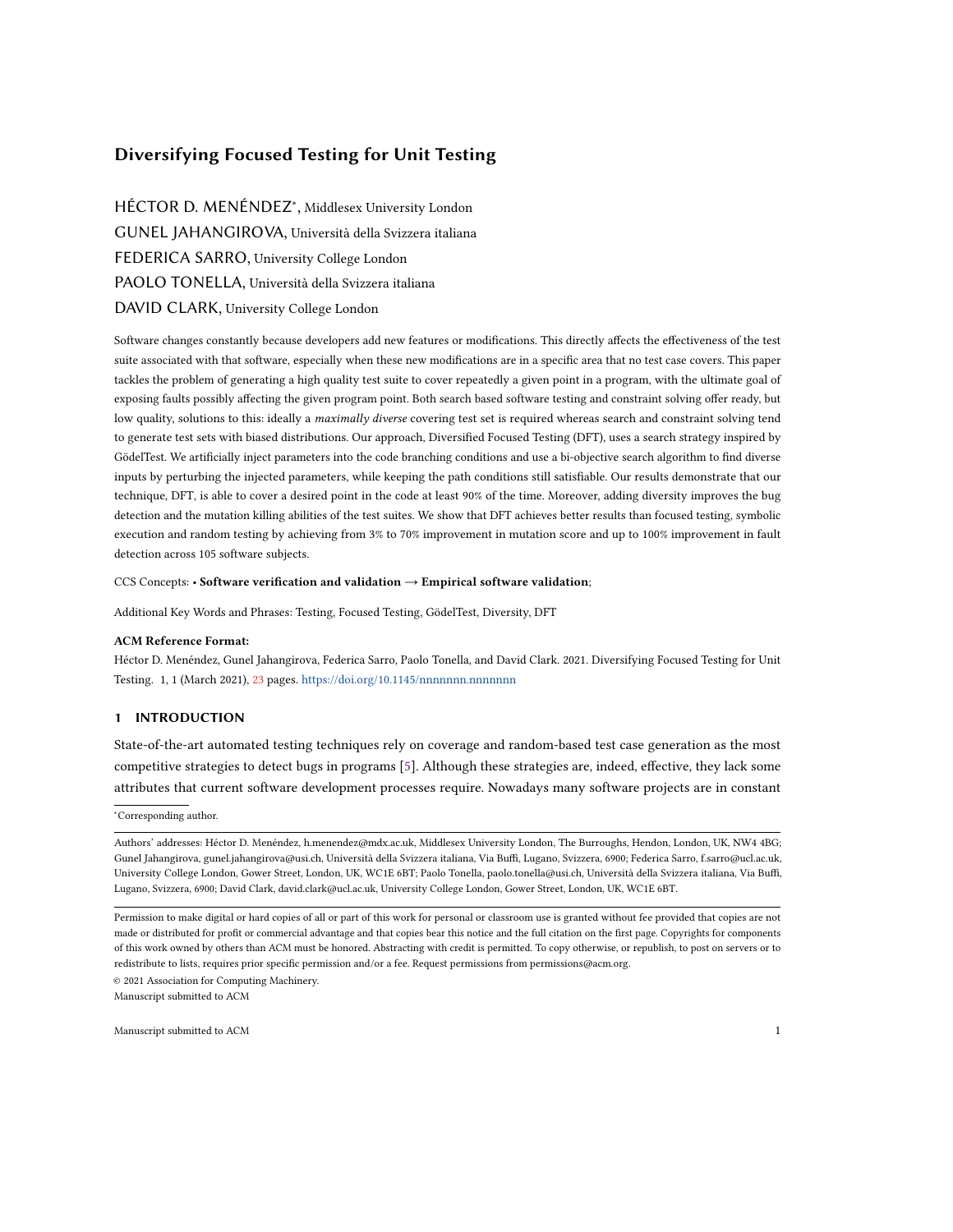development and programs grow every day. These modifications often bring new code into existing programs and this code might not be covered adequately by the current test suite of the project. Thus, it is relevant to automatically create test suites focused on specific program parts. These test suites will be able to, for example, help analyse new/changed code or compare new and previous functionality of specific code sections, in order to guarantee that such code is not introducing bugs into the system and it is properly integrated. Coverage strategies alone have limited abilities in detecting real faults, as covering a faulty statement once does not necessarily imply that the fault will be activated, i.e., the program state will be infected [\[51\]](#page-23-1).

To address this problem, we need to focus the testing process on the components added/modified by the developer. This methodology, called focused testing [\(Section 2\)](#page-3-0), aims at guaranteeing that multiple tests target a few, specific elements of the program. There are different approaches to focused testing, such as techniques for detecting triggers in malware [\[58\]](#page-23-2), or those generating directed test cases by traversing specific program elements [\[2\]](#page-21-1). However, triggering techniques only generate a single test case [\[58\]](#page-23-2), while directed test cases come with a high computational cost due to the need to discard possibly many tests during the generation process [\[2\]](#page-21-1). Moreover, these techniques are normally guided just by coverage and, therefore, they do not provide any warranty on the diversity of the inputs [\[26\]](#page-22-0). Indeed, diversifying the test suite has been shown to improve its fault detection ability, even when the test suite size is small [\[20\]](#page-22-1).

In this paper, we extend the idea of focused testing by including diversity in the generation process. Our approach leverages the idea behind GödelTest [\[19\]](#page-22-2), a testing technique based on parametrised test suite generators. We name our technique Diversified Focused Testing (DFT). While the GödelTest approach requires the parametrised generators to be created manually, we produce generators automatically. Moreover, our approach aims at satisfying two objectives at the same time: (1) maximum diversity; and, (2) satisfiability of the condition to reach the target. To the best of our knowledge, our proposal is the first meta-generator technique that can automatically create a parametrised test generator for a given program and a set of program elements [\(Section 3.1\)](#page-5-0), ensuring diversified focused coverage.

DFT focuses the testing process on a specific target by extracting the program constraints associated with the target. The extraction process is performed by a C-Bounded Model Checker (CBMC), which provides a set of Satisfiability Modulo Theory (SMT) constraints in a bit-vector arithmetic [\(Section 4.1\)](#page-8-0). The automatically synthesised generators add parameters to the extracted SMT constraints. These parameters have the ability to allow alternative paths to reach the program points of interest, and, at the same time, the ability to randomise the selected inputs [\(Section 3.1\)](#page-5-0). We optimise these parameters in two directions. The first direction aims to guarantee uniformity, which is our target measure of diversity. This optimisation moves the test case probability distribution associated with the generator closer to a uniform distribution, using statistical tests that quantify such closeness [\(Section 3.2\)](#page-6-0). The second direction aims to optimise the efficiency of the test generator by reducing the creation of potentially unsatisfiable constraints, a possible consequence of the parametrisation process [\(Section 3.2\)](#page-6-0). DFT optimises the added parameters using two multi-objective search algorithms: a greedy search and an evolutionary algorithm [\(Section 4.2\)](#page-8-1).

We evaluate DFT on 105 software subjects drawn from three different sources: R-Project [\[44\]](#page-23-3), SIR [\[45\]](#page-23-4) and CodeFlaws [\[56\]](#page-23-5) [\(Section 6\)](#page-11-0). Experiments show that our method creates inputs that reach the target program point at least 90% of the time and that these inputs are strongly diverse [\(Section 7.1\)](#page-13-0). DFT also improves the mutation score by between 3% and 70% and fault detection by up to 100% compared to state-of-the-art approaches in focused and random testing. Moreover, our optimisation process improves the quality of the generator by reducing its error rate (due to unsatisfiable constraints) by an order of magnitude. The main contributions of this paper are: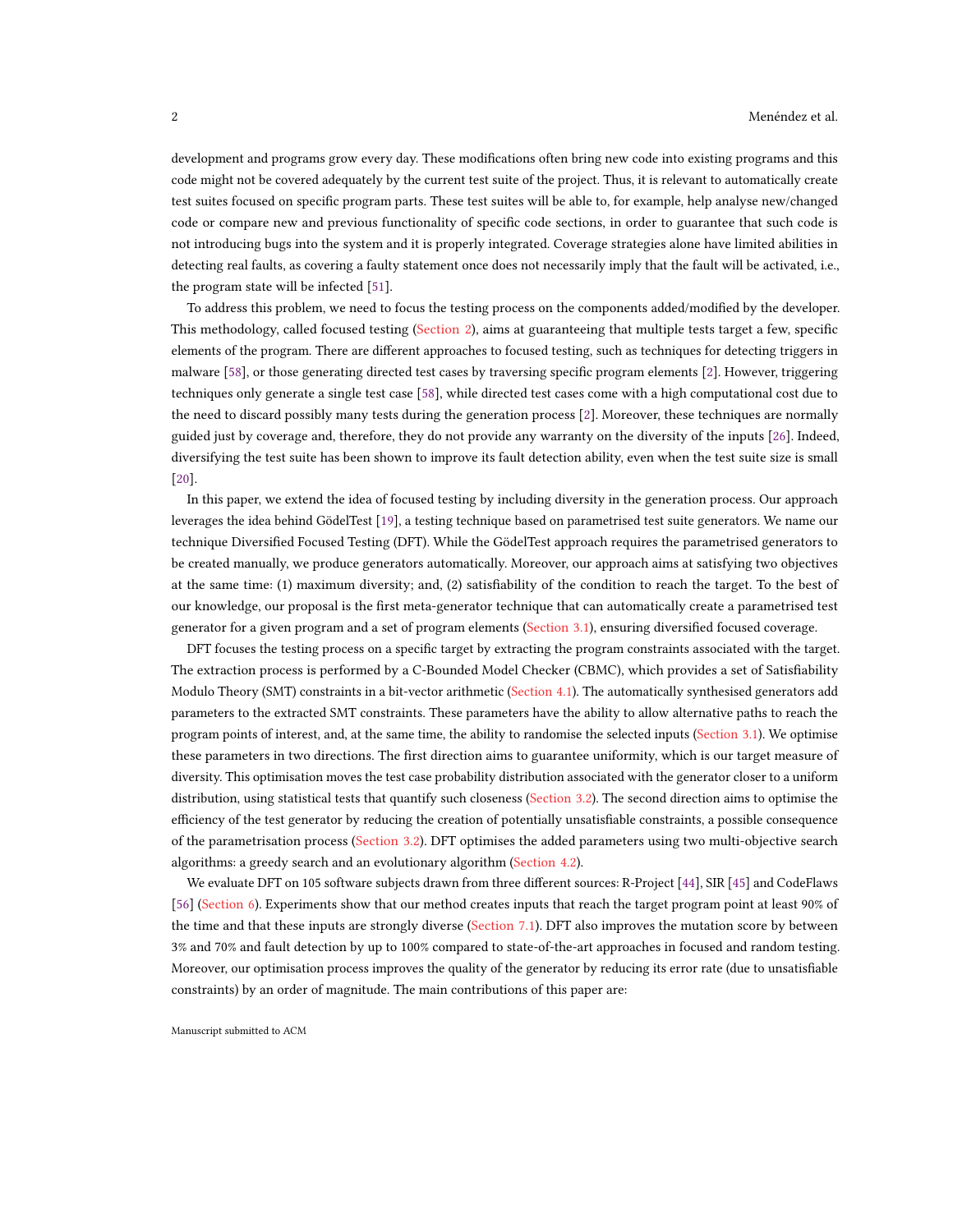- ([1](#page-3-1)) We propose the first meta-generator for diversified focused testing (DFT) <sup>1</sup>, which automatically parametrises the SMT constraints associated with a targeted execution. Such automatically injected parameters are optimised for diversity and satisfiability by a multi-objective algorithm [\(Section 3\)](#page-4-0).
- (2) We make publicly available an open-source implementation of DFT, providing a focused generator guided by diversity and based on two multi-objective search-based strategies that improve the generator's efficiency, while preserving diversity/uniformity of the selected inputs [\(Section 4\)](#page-8-2).
- (3) We provide empirical evidence showing the effectiveness of DFT in improving reachability and diversity in different programs, along with fault detection and mutation killing capabilities [\(Section 7\)](#page-13-1).

# <span id="page-3-0"></span>2 PRELIMINARIES

Focused random testing aims to test specific, individual components of a program [\[2\]](#page-21-1). In the original work of Alipour et al. [\[2\]](#page-21-1), the authors define focused testing as a black box method whose aim is to reach a specific target. For example, a target may be the activation of a specific API. Alipour et al. automatically select the parameters of a general test generator to reach that target, by activating or deactivating different options of the generator. Our work increases the granularity of this approach, considering a white box scenario. The components we consider are program points  $(pp)$ , i.e., specific nodes in the control flow graph. Instead of using general purpose generators, our meta-generator automatically creates a generator to test specific pps in programs. The resulting generators are based on SMT solvers, which are well known to affect diversity negatively [\[11\]](#page-22-3), i.e., they tend to generate inputs which are very similar to each other and are not uniformly spread in the space of possible inputs. Therefore, our main goal is to add diversity to our white box version of the focused random testing process, by making it create, for any program (P) and program point ( $pp \in P$ ), a diverse test suite passing through  $pp$ .

Creating a test input generator for a program is a complex process, and it normally requires human intervention [\[19\]](#page-22-2). However, based on a representation of the program path conditions (or a bounded subset of them) in conjunctive normal form (CNF), we can leverage SAT or SMT solvers for the meta-generation task [\[11,](#page-22-3) [28\]](#page-22-4). This methodology transforms the program paths into a CNF formula f. In our case, we focus this formula on the program point we aim to traverse, considering only those paths, and the associated path expressions, that reach  $pp$  (for details about the formula extraction process, see [Section 4.1\)](#page-8-0). We denote this formula as  $f_{pp}$ .

Given the space of inputs X, let us consider the sub-space of inputs that traverse pp, denoted as  $\chi_{pp}$ . An input  $x \in X$ belongs to  $X_{pp}$  if  $f_{pp}(x) = True$ , i.e., x is a witness for  $f_{pp}$ . The formula gives us the ability to test whether an input passes through pp and solving it gives us the ability to generate inputs passing through pp. In addition to this, we want our generator to produce a *diverse* set of inputs that satisfy  $f_{pp}$ .

Although diversity is a well-known concept in the literature, it does not have a precise definition [\(Section 9\)](#page-19-0). Following the work of Chakraborty et al. [\[11\]](#page-22-3), we define diversity using entropy, considering a diverse set as a high-entropic one. We define a generator G as an algorithm that creates inputs for a program P. We define a focused generator  $G_{pp}$ as a generator whose generated inputs traverse a specific program point  $pp$ . Considering the generator as a random variable whose values are inputs traversing  $pp$ , we want to maximise the entropy of its probability distribution to make it diverse. According to Theorem 2.6.4 [\[16\]](#page-22-5), the entropy of a random variable is maximum when its probability distribution is uniform. Therefore, the goal of creating a diverse focused generator is equivalent to creating a uniform

<span id="page-3-1"></span> $^1$  The tool is publicly available in <https://github.com/hdg7/DFT>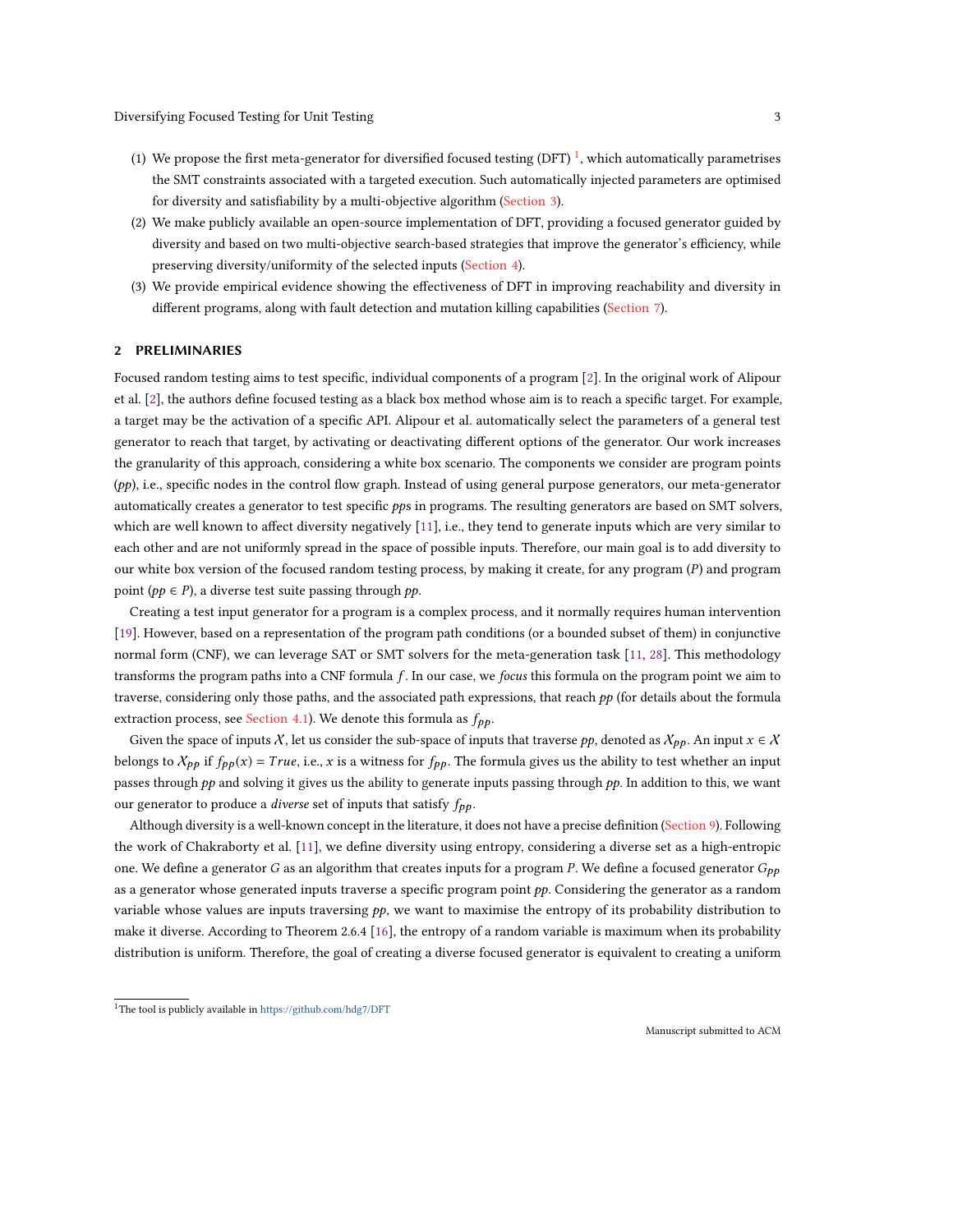<span id="page-4-1"></span>

Fig. 1. DFT extracts the program constraints to reach program point pp. These are represented as a program's formula. It afterwards parametrises the formula. Once parameters are included into the formula, it creates a generator for finding suitable values for these parameters, with a twofold goal: (1) satisfying the original path constraints; (2) sampling diverse inputs uniformly.

focused generator. A uniform focused generator gives the same generation probability to every input in  $X_{pp}$ , i.e.,  $p(G_{pp}(f_{pp}) = x) = 1/|\mathcal{X}_{pp}|, \forall x \in \mathcal{X}_{pp}.$ 

#### <span id="page-4-0"></span>3 DIVERSIFYING FOCUSED TESTING

Our focused diversification process aims to create a parametrised focused generator by automatically including parameters in its program constraints [\[19\]](#page-22-2). Then, these parameters are optimised to achieve diversity.

[Figure 1](#page-4-1) shows the general overview of this process. DFT starts with a program  $P$  and a program point  $pp$  it aims to traverse. The goal is to select the inputs traversing pp uniformly at random from all the possible inputs. The generation process starts with the extraction of the formula  $f_{pp}$  from the program. Then, it parametrises the formula and, finally, it optimises the parameter values so as to obtain a diverse set of witnesses via SMT solving. DFT follows a similar strategy to GödelTest [\[19\]](#page-22-2). GödelTest is divided into two steps: the programmer creates a parametrised generator for the program manually and, then the system applies search to find values for parameter values that follow a fitness function. It assumes that the programmer creates a non-deterministic generator. The non-determinism is controlled by some parameters affecting values or paths explored during the execution of the generator. DFT creates the parametrised generator automatically in three steps [\(Section 4.1\)](#page-8-0): 1) it extracts the program constraints for the paths reaching  $pp$ , 2) it selects the comparison operators on these constraints and adds parameters to them and 3) it creates a final formula with the parametrised constraints. Once, the parametrised generator is available, DFT applies search to find suitable parameters that allow the selection of pp-traversing inputs uniformly at random [\(Section 4.2\)](#page-8-1).

We distinguish between the parameters affecting the execution flow and the ones exploring the input space. We call them path selection parameters and partition exploration parameters, respectively. Our approach creates the parametrised Manuscript submitted to ACM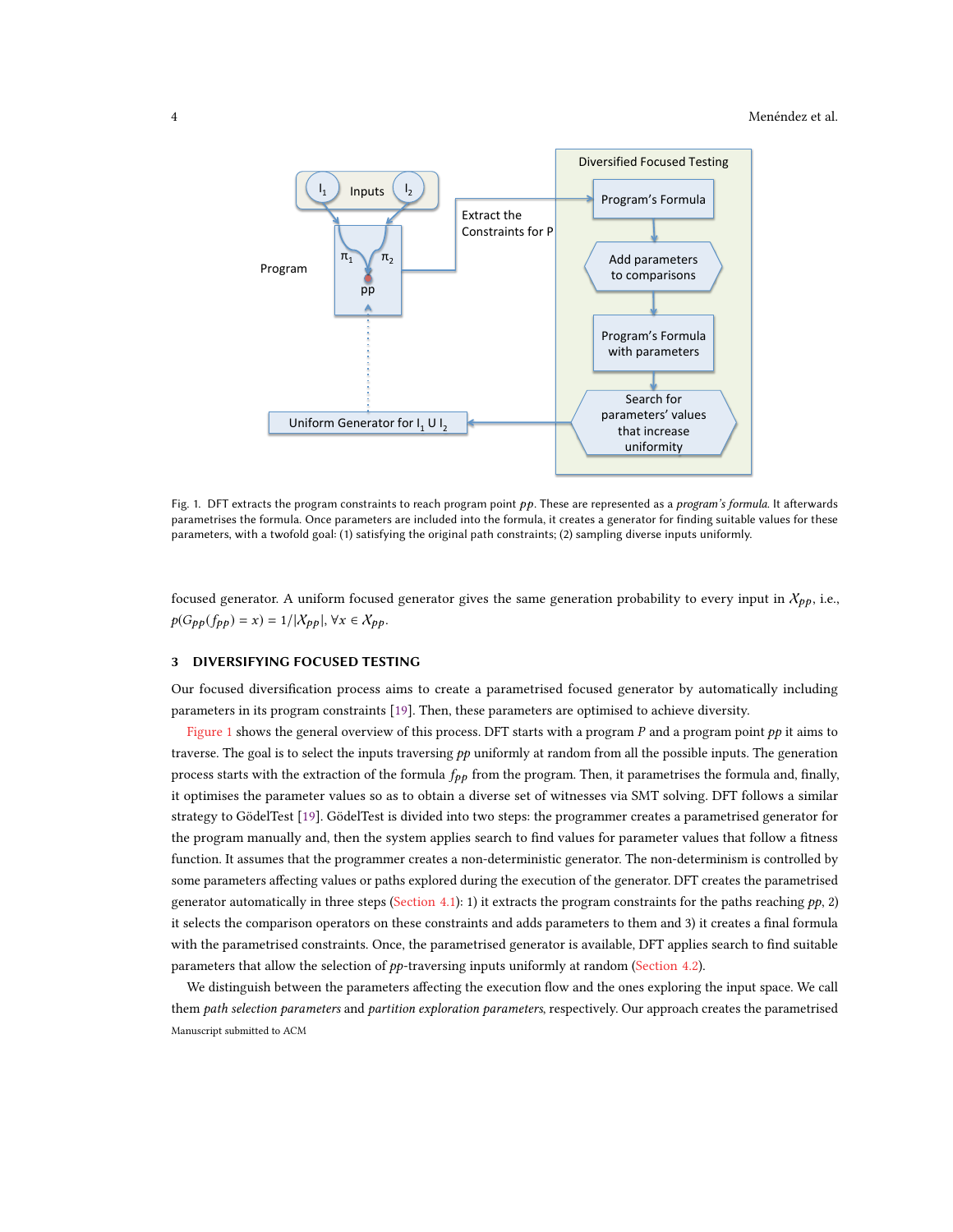# Original Program

<span id="page-5-1"></span> $_1$ # include < stdio .h> 2 int main (int argc, char \*argv [])  $3 \quad \left\{$  $4$  int  $x, y, c$ ; 5  $\arctan f$  ( "%d %d", & x, & y); 6 **c** =  $x * y$ ; 7 if  $(c > 5$  | |  $(x < 5 \&c == 3)$  )  $c=y$ ; //pp  $8$  else  $c = x$ :  $9$  return  $0$ : 10 }

# Program Constraints for pp

$$
f_{pp}(x,y) = \begin{cases} f_{pp}^{V}(x,y) = \Lambda \begin{cases} \text{guard}_1 = x \cdot y > 5 \\ \text{guard}_2 = x < 5 \\ \text{guard}_3 = x \cdot y = 3 \end{cases} \\ f_{pp}^{T}(x,y) = \Lambda \begin{cases} \pi_1 : \text{guard}_1 \\ \pi_2 : \text{guard}_2 \wedge \text{guard}_3 \end{cases} \end{cases}
$$

J

#### Final formula with parameters

$$
f_{pp}^{*}(x,y) = \begin{cases} \n\int \begin{cases} \n\begin{cases} \n\begin{cases} \n\begin{cases} \n\begin{cases} \n\begin{cases} \n\begin{cases} \n\begin{cases} \n\begin{cases} \n\begin{cases} \n\begin{cases} \n\begin{cases} \n\begin{cases} \n\begin{cases} \n\begin{cases} \n\begin{cases} \n\begin{cases} \n\begin{cases} \n\begin{cases} \n\begin{cases} \n\begin{cases} \n\begin{cases} \n\begin{cases} \n\begin{cases} \n\begin{cases} \n\begin{cases} \n\begin{cases} \n\begin{cases} \n\begin{cases} \n\begin{cases} \n\begin{cases} \n\begin{cases} \n\begin{cases} \n\begin{cases} \n\begin{cases} \n\begin{cases} \n\begin{cases} \n\begin{cases} \n\begin{cases} \n\begin{cases} \n\begin{cases} \n\begin{cases} \n\begin{cases} \n\begin{cases} \n\begin{cases} \n\begin{cases} \n\begin{cases} \n\begin{cases} \n\begin{cases} \n\begin{cases} \n\begin{cases} \n\begin{cases} \n\begin{cases} \n\begin{cases} \n\begin{cases} \n\begin{cases} \n\begin{cases} \n\begin{cases} \n\begin{cases} \n\begin{cases} \n\begin{cases} \n\begin{cases} \n\begin{cases} \n\begin{cases} \n\begin{cases} \n\begin{cases} \n\begin{cases} \n\begin{cases} \n\begin{cases} \n\begin{cases} \n\begin{cases} \n\begin{cases} \n\begin{cases} \n\begin{cases} \n\begin{cases} \n\begin{cases} \n\begin{cases} \n\begin{cases} \n\begin{cases} \n\begin{cases} \n\begin{cases} \n\begin{cases} \n\begin{cases} \n\begin{cases} \n\begin{cases} \n\begin{cases} \n\begin{cases} \n\begin{cases} \n\begin{cases} \n\begin{cases} \n\begin{cases} \n\begin{cases} \n\begin{cases} \n\begin{cases} \n\begin{cases} \n\begin{cases} \n\begin{cases} \n\begin{cases} \n\begin{cases} \n\begin{cases} \n\begin{{cases} \n\begin{{cases} \n\begin{{cases} \n\begin{{cases} \n\begin{{cases} \
$$

Fig. 2. Example of a program, the formula  $f_{pp}$  related to the program point  $pp$ , and the manipulated formula including parameters  $f_{pp}^*$ .

generator automatically, by adding these two kinds of parameters to  $f_{pp}$ , hence transforming the deterministic formula into a parametrised, non-deterministic input generator.

# <span id="page-5-0"></span>3.1 Creating an Automatic Generator

While a solver can understand the  $f_{pp}$  formula and is able to generate inputs for it, as Chakraborty et al. noted [\[11\]](#page-22-3), the solver's heuristics do not generate diverse/uniformly distributed witnesses. To achieve this goal, we transform  $f_{pp}$  into a parametrised generator automatically.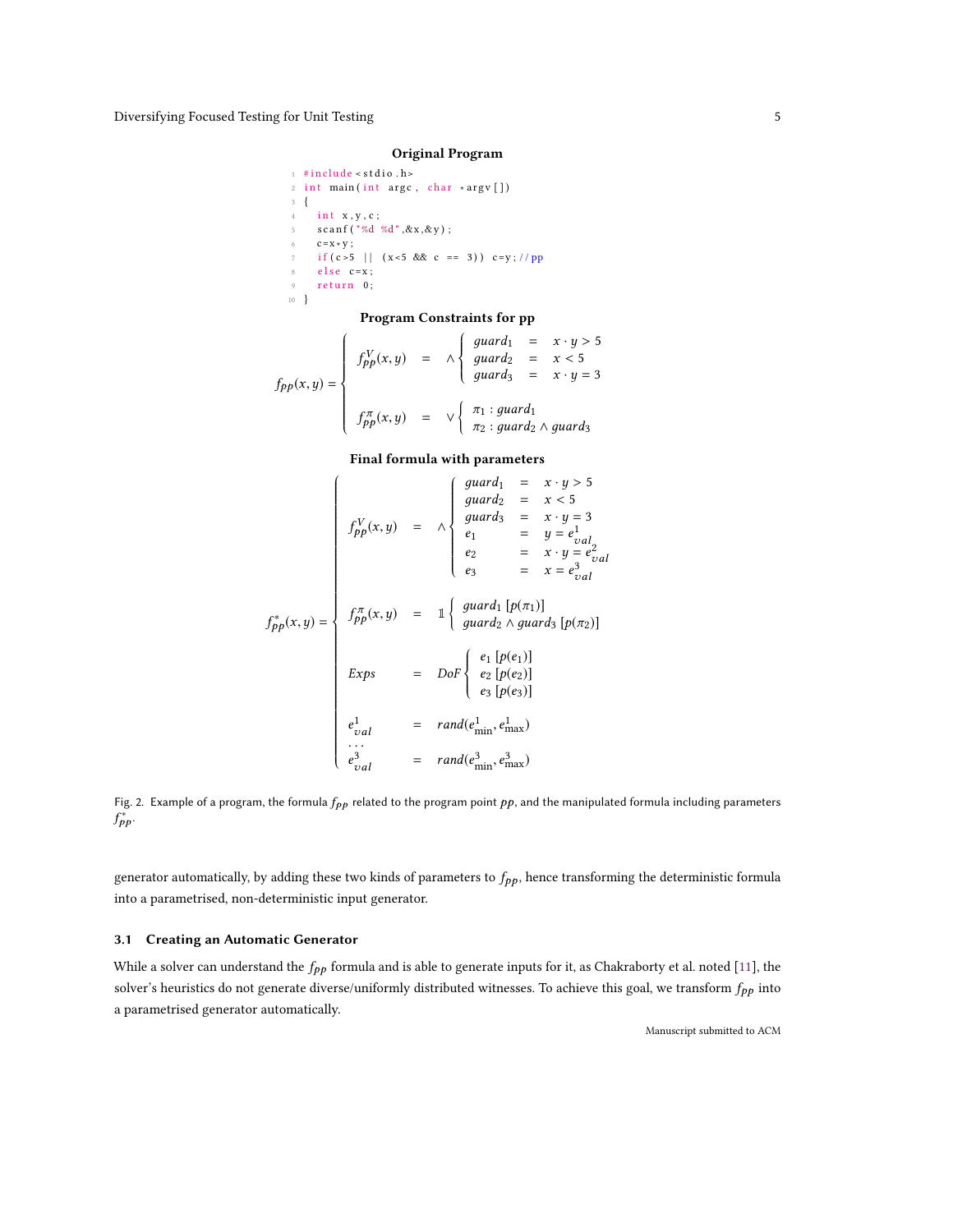First, we separate  $f_{pp}$  into two sets of expressions  $f_{pp} = f_{pp}^{\pi} \wedge f_{pp}^{V}$ , where  $f_{pp}^{\pi}$  are the path selection expressions and  $f_{PP}^V$  are the expressions that describe the constraints on the program variables collected on each path [\(Figure 2\)](#page-5-1). For example, in [Figure 2](#page-5-1) we have x and y as inputs and pp can be reached under two alternative path conditions:  $x \cdot y > 5$  or  $x < 5 \wedge x \cdot y = 3$ . The path selection expressions  $f_{pp}^{\pi}$  can be obtained by combining the expressions for the individual paths in an Or tree. Hence,  $f_{pp}^{\pi}$  can be decomposed as  $f_{pp}^{\pi} = \bigvee_i \pi_i$ , where  $\pi_i$  is the path condition of a path passing through  $pp$ . This allows different executions to follow the same path, under different inputs. To decide which path is chosen, we add a probability to each path  $\pi_i$ , satisfying  $\sum_i p(\pi_i) = 1$ . Each  $p(\pi_i)$  defines a *path selection parameter*. In the example above, we have two path selection parameters:  $p(guard_1)$  and  $p(guard_2 \wedge guard_3)$ .

The variant expression  $f_{pp}^V$  contains the (possibly unsatisfiable) conjunction of all path condition guards. From the variant expressions  $f_{PP}^V$ , we extract those expressions that have an inequality involving an input and a constant value,  $x \cdot y > 5$ , for example. Then, we replace the constant with a parametrised value, and create an expression e replacing the initial inequality, getting  $x \cdot y == e_{val}$ . We perform the same operation with the individual inputs, e.g.  $y == e_{val}$ . Some (a subset) of these expressions are set as constraints: given a fixed path to be traversed, these parametrised expressions force the solver to explore different areas of the input space.

The total degrees of freedom (DoF) determines the maximum number of parametrised expressions (e) to be chosen. DoF is another parameter to be optimised by the algorithm to ensure satisfiability: adding more expressions than DoF may produce an unsatisfiable constraint. An expression  $e$  has an associated probability  $p(e)$ , which is its selection probability. Once an expression e is selected, its value  $e_{val}$  is uniformly selected in the range  $[e_{min}, e_{max}]$ . The tuple  $(p(e), e_{min}, e_{max})$  is called a partition exploration parameter tuple. The effect of introducing expression e is a reduction in the degrees of freedom of the whole equation system, forcing the solver to return a smaller set of valid witnesses. By properly selecting the parameters of  $e$ , the solver can spread the exploration of valid inputs (witnesses) during the test generation process.

The final generator is a variation of the original formula, denoted as  $f_{pp}^*$ , including the following parameters:

- (1) Degrees of Freedom (DoF): up to the number of input variables. This defines how many inequalities can be fixed before they are submitted to the solver.
- (2) Path Selection Parameters: a set of probabilities  $p(\pi_i)$  indicating which path is more/less likely to be chosen.
- (3) Expression Variation Parameters: a tuple formed of three values ( $p(e)$ ,  $e_{min}$ ,  $e_{max}$ ).

In [Figure 2,](#page-5-1)  $f_{pp}^*$  includes three new expressions,  $e_1$ ,  $e_2$  and  $e_3$ , added to  $f_{pp}^V$ . They control the inputs and the inequalities associated with the guards. The values  $e_{val}$  of these expressions are set uniformly at random before they are included. As the program has two input variables, there is a maximum of 2 degrees of freedom. Therefore, the parameter DoF will be between 1 and 2 (total number of input variables). DoF determines how many new constraints are activated from the expression set  $(Exps = {e_1, e_2, e_3})$ . The probability of activating each of these expressions is  $p(e_i)$ . Finally, only one path will be activated from  $f_{pp}^{\pi}(x, y)$ , i.e. either  $\pi_1$  or  $\pi_2$  (1 indicates Kronecker's delta in [Figure 2\)](#page-5-1). The probability of selecting each path is denoted in the example as  $p(\pi_i)$ . [Figure 2](#page-5-1) shows the final expression of  $f^*_{pp}$ .

#### <span id="page-6-0"></span>3.2 Parameter Restrictions

The previous step creates a parametrised generator from a formula. The next step of our approach aims to find proper parameters whose associated constraints keep  $f_{pp}^*$  satisfiable, while the generated inputs are diverse, i.e. follow a uniform distribution [\(Section 2\)](#page-3-0). The first condition (satisfiability) requires keeping control on the generator error. Manuscript submitted to ACM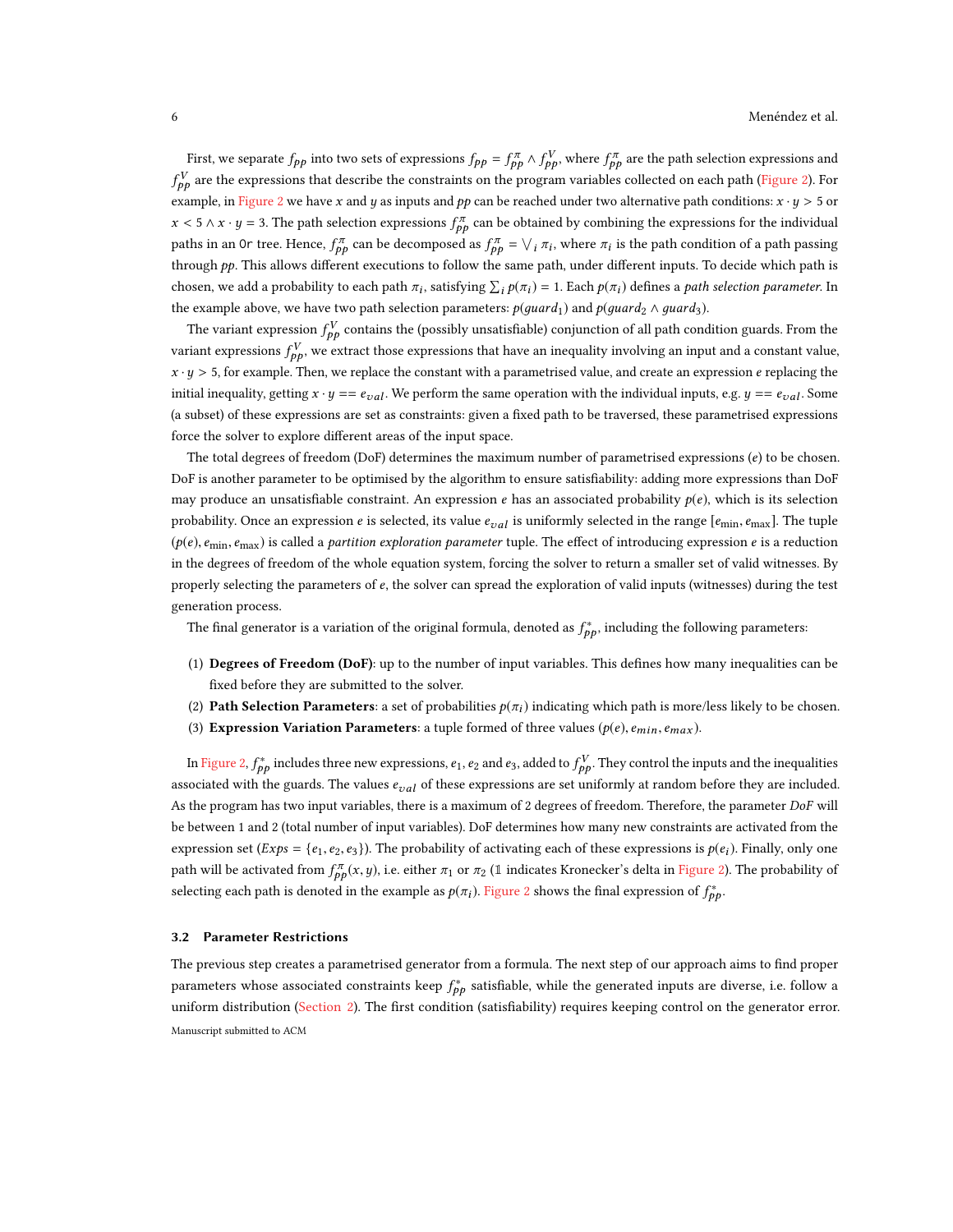<span id="page-7-0"></span>Algorithm 1 L2-test for uniformity

**Require:** A sample  $\bar{x}$  of  $p$  with, at least, m elements; a domain [n] and an epsilon  $\epsilon$ 

- Ensure: "Pass", i.e.,  $||p U_{[n]}||_2^2 < \epsilon^2/(2n)$ ; or "Fail", i.e.,  $||p U_{[n]}||_2^2 \ge \epsilon^2/n$
- 1: Define  $\sigma_{ij}$  as a Kronecker delta of  $\bar{x}$ , i.e., 1 when samples *i* and *j* are equal and 0 otherwise.

2: Let  $s = \sum_{r=1}^{s}$ 

```
3: Let t = \binom{m}{2} \frac{1+3\epsilon^2/4}{n}<br>4. if \epsilon > t return "Eq.
```
4: if  $s \geq t$  return "Fail"; else return "Pass"

As we add new constraints to  $f_{pp}^*$ , the generator might return an error (UNSAT) at some point. It is important to reduce/eliminate this error.

For the second condition (diverse inputs), we need a way to quantify how close  $G_{pp}$  is to generating samples from a uniform distribution [\(Section 2\)](#page-3-0). The literature around uniformity reports different statistical tests measuring this closeness [\[36\]](#page-22-6). These tests are divided into several different categories, such as: order statistics, spacing, order spacing and collisions. Some of them are not applicable to discrete distributions [\[36\]](#page-22-6), and others can not deal with gaps in the domain [\[42\]](#page-23-6), which is common for constrained domains. For instance, many uniformity tests will not accept a sample {1, 4, 16} as uniform, because the test assumes that the domain is the continuous range [1 − 16]. During the sampling process, the probability of individual values <sup>2</sup>, <sup>3</sup>, etc. would be 0, while in a discrete domain we expect a uniform probability of  $1/n$ , where n is the domain size. Only tests based on collisions can effectively deal with both gaps and discrete distributions [\[27\]](#page-22-7). Some of the collision-based tests, such as the L2-test [\[27\]](#page-22-7), also provide information about the distance between the uniform distribution and the sampled distribution. As our aim is to measure, in practice, whether the produced input set is acceptably close to a uniform distribution, we use the L2-test in our approach.

The test starts with a distribution p that is compared with a uniform distribution  $U_{[n]}$  over the domain [n]. The test checks whether the distribution  $p$  is  $\epsilon$ -far from uniformity, i.e. it uses the Euclidean distance (or L2-norm) to determine whether  $||p - U_{[n]}||_2^2 < \epsilon^2/(2n)$  or  $||p - U_{[n]}||_2^2 \ge \epsilon^2/n$ . In the former case, the distribution passes the test while, in the latter, it fails. Lemma 5 in the study of Diakonikolas et al. [\[18\]](#page-22-8) bounds the number of samples to  $m \le 6n^{1/2}/\epsilon^2$ . Considering this assumption, the test can be computed following Algorithm [1,](#page-7-0) with an error probability of 1/4 (see [\[18\]](#page-22-8), Lemma 5). The test, initially, counts the internal sample collisions (lines 1 and 2). It sets a threshold (line 3) and considers that the test passes when the number of collisions is lower than the threshold (line 4). We use the rate between the threshold and the collisions to guide the search, aiming to reduce the number of collisions to under the threshold.

The two considered restrictions (satisfiability and uniformity) give us a direct way to measure the quality of the parametrisations of the generator. We use them as fitness functions, when applying different search strategies to tune the parameters. Given a parametrisation, the generator's solver produces a test suite (i.e., a set of solutions) sol associated with the bi-objective fitness (Eq. 1):

<span id="page-7-1"></span>
$$
fitness(sol) = \left\{ \frac{Totals}{Totals}, 1 - \frac{1}{t/s + 1} \right\},\tag{1}
$$

where TotSat measures the number of satisfiable calls to the solver, TotalCalls the total number of calls, t is the threshold of the L2-Test and s is the number of collisions (Algorithm [1\)](#page-7-0). We normalise the ratio  $t/s$  between 0 and 1 and take the complement, such that 1 indicates maximum fitness or minimum collisions. Any multi (bi-) objective search-based metaheuristic algorithm can be used with these two fitness measures to optimise the generator's parameters. In [Section](#page-8-1) [4.2,](#page-8-1) we define two such search strategies and benchmark them against random search [\(Section 7\)](#page-13-1).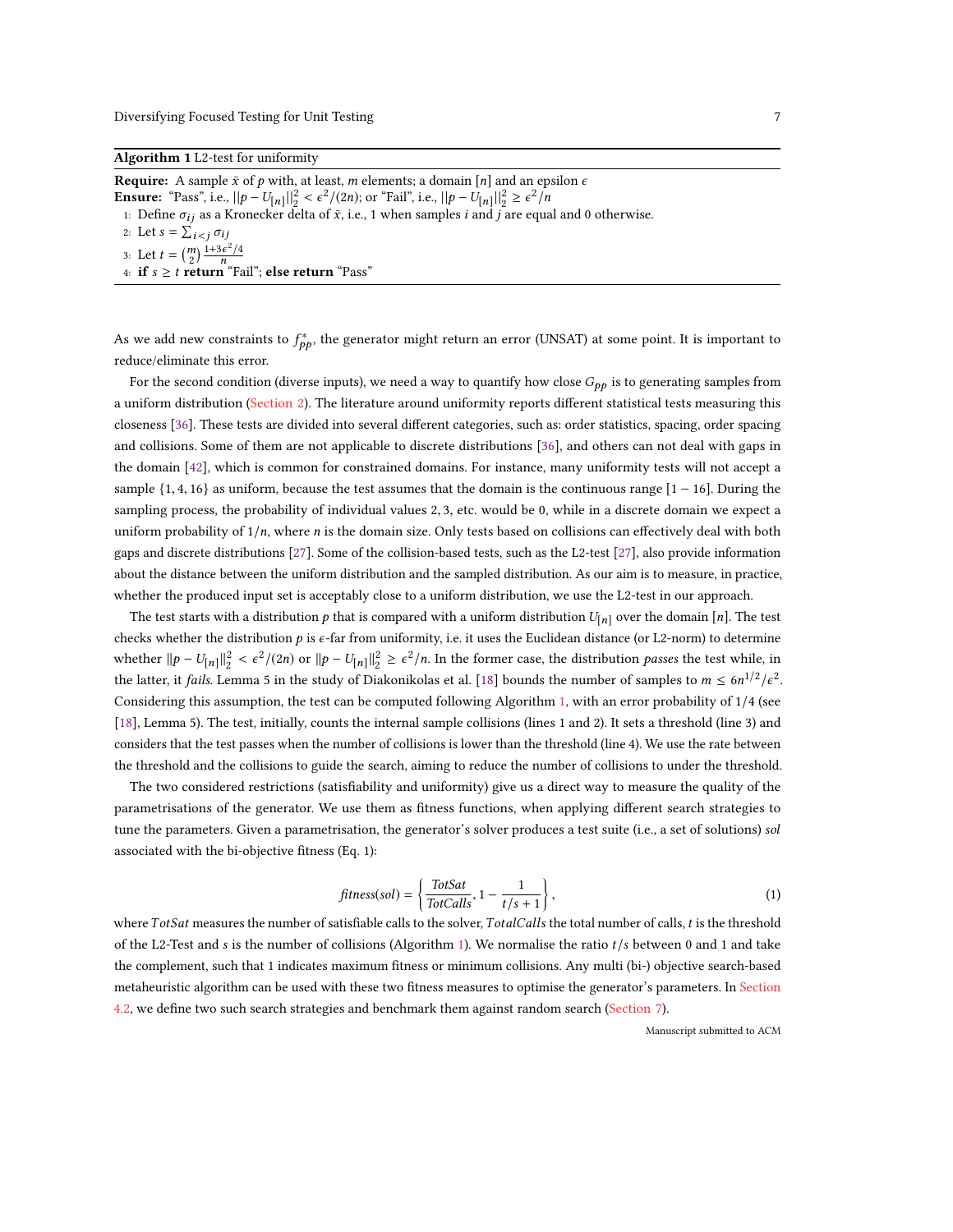#### <span id="page-8-2"></span>4 DFT: THE DIVERSIFIED FOCUSED TESTER

We have implemented our approach for diversifying focused random testing [\(Section 3\)](#page-4-0) as a tool for C programs, named Diversified Focused Testing (DFT). Its current version can be applied to numerical programs without pointer inputs. The following subsections describe the details of the formula extraction process and the search algorithm implementation.

#### <span id="page-8-0"></span>4.1 Formula Extraction Process

Our analysis starts with the identification of possible input variables in the program. Potential inputs are global variables, external variables or read instructions, such as scanf. We create a new function header and include all of these input channels in it, so that they can be considered the actual inputs to the program. The main function is a special case. If it does not use any program argument, it is discarded from the instrumented header, and a new header is constructed. In the example in [Figure 2,](#page-5-1) we remove the arguments of main, as they are not used anywhere inside the function, and add variables a and b to the instrumented header, as they are a part of a scanf expression.

We extract the formula  $f_{pp}$  using CBMC [\[34\]](#page-22-9). This restricts the programs that are currently handled by DFT to the ones written in C. Other engines such as Java PathFinder [\[30\]](#page-22-10) or Kudzu [\[49\]](#page-23-7) may be used to extend the applicability of DFT to more programming languages.

Given the program P, and a program point  $pp \in P$ , we automatically instrument the program to generate an invalid assert condition immediately before  $pp$ . This process was initially introduced by Angeletti et al. [\[7\]](#page-21-2), who used it to generate tests suites with CBMC. Following the example of [Figure 2,](#page-5-1) our method adds an assert ( $\theta$ ) statement at line 7, after the expression c=y, still inside the if then-block. When the block contains only one statement, our instrumentation transforms it from a simple statement to a compound block. Once CBMC triggers the verification error, it provides the verification conditions for the specific program point, distinguishing every possible path traversing that point. CBMC creates these verification conditions using symbolic execution. We set the output of CBMC to be in SMT-LIB version 2 format [\[8\]](#page-21-3), so that we are able to apply an SMT solver using bit-vector arithmetic to handle such output. The SMT solver we use is Z3 [\[17\]](#page-22-11).

Initially, CBMC prepares the program for its symbolic execution process, translating expressions into single static assignment and unwinding the loops up to a specific level. The unwinding might reduce the number of constraints related to the loops. This can create an over-approximation of the input set, i.e., some inputs might not reach the program point. The symbolic execution process leverages ϕ-functions to propagate values at join points after branches and it also performs expression simplification based on constant propagation [\[34\]](#page-22-9). Additional simplification removes infeasible branches and expressions that are not related to the verification point. At the end of this process, the verification conditions are a set of equations describing the program, formatted as guard statements. Each guard statement is defined as a control flow instruction depending on expressions defined over the input values. To control the flow of the program, statements are combined into logical expressions that are concatenated with variable definitions.

#### <span id="page-8-1"></span>4.2 Search Process

The search process aims to optimise the parametrisation according to the parameter restrictions detailed in [Section 3.2](#page-6-0) and to the fitness functions described in [Equation 1.](#page-7-1) First, we create an initial population of individuals that are potential solutions to the parametrisation. Each individual is represented as a vector of real numbers with the values between 0 and 1. Figure [3](#page-9-0) shows the individual's encoding. The first value in this vector (denoted as % DoF) decides on the degrees of freedom or number of expressions from the expression variation parameters to be added to the solver as constraints. Manuscript submitted to ACM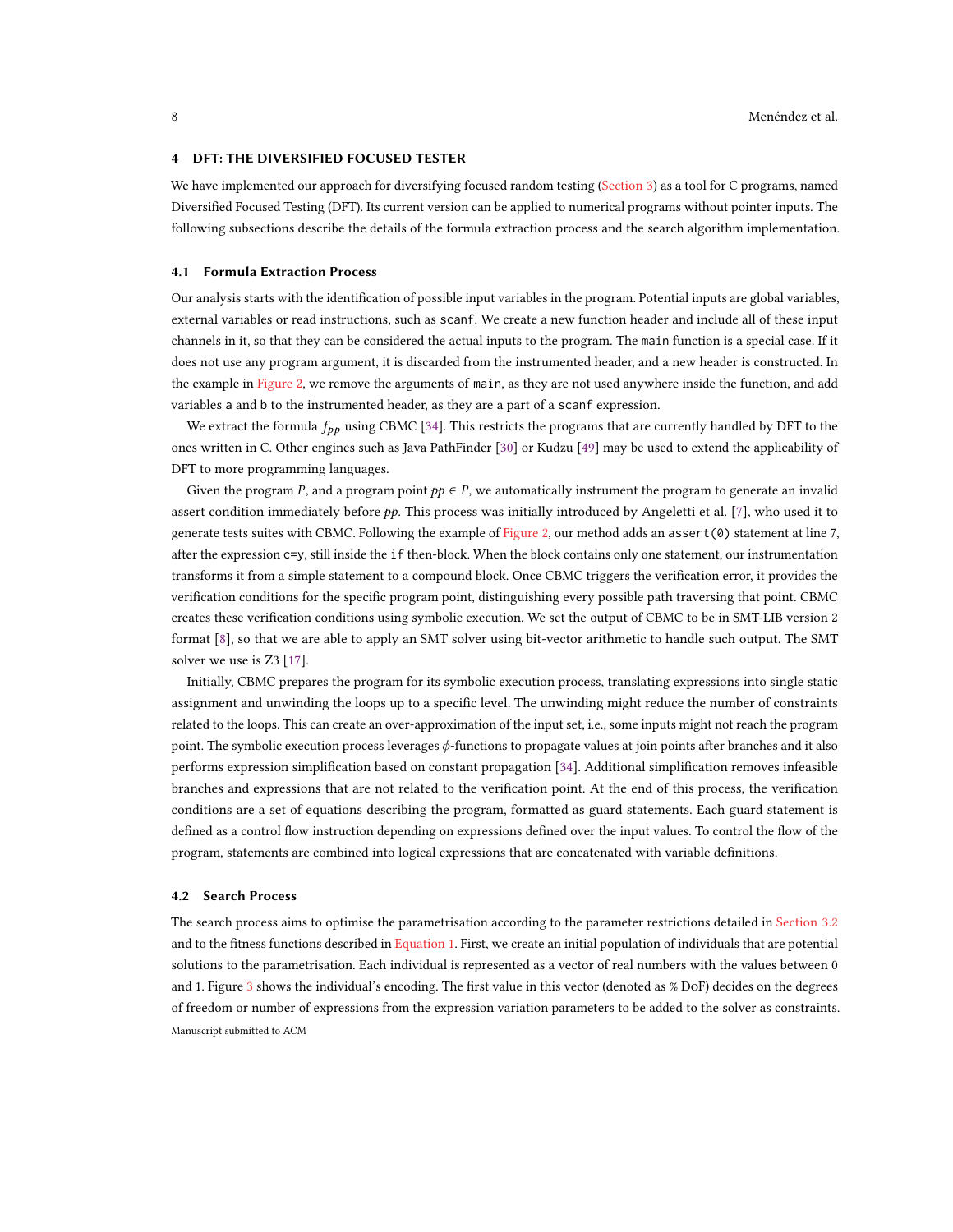<span id="page-9-0"></span>

Fig. 3. Chromosome represented as a vector of real numbers, divided into three sections: percentage of degrees of freedom, path selection parameters, and partition exploration parameters. The degrees of freedom vary between 0 (none) to 1 (max). Path selection parameters give the probability for each of the N possible paths,  $\pi_i$ , to be chosen. The expression variation parameters (Partition  $\mathbb{R}^n$ ) and the expression variation parameters (Partition  $\mathbb{R}^n$ ) Exploration) are divided into: expression probability  $e_p$ , and minimum and maximum values for the parameter ( $e_{min}$  and  $e_{max}$ ).

This value is computed as the product of (DoF) and the number of inputs. The path selection parameters (Path Select) are a set of normalised probabilities for each path. The expression variation parameters (Exp Var) correspond to the new expressions created to control the uniformity of the generator. Each Exp VAR is a tuple  $(p(e), e_{min}, e_{max})$ , described in [Section 3.1.](#page-5-0) Once the degrees of freedom are set, the variation expressions are chosen according to their normalized probability  $p(e)$ . Then, the  $e_{val}$  value is selected uniformly at random from the range of  $e_{min}$  and  $e_{max}$ .

We investigate three different search strategies to find solutions to the bi-objective parametrisation problem: random parametrisation, greedy search, and multi-objective evolutionary optimisation.

Random parametrisation chooses the parameters uniformly at random and runs the generator. The other two strategies are multi-objective, i.e., they use the two objectives described in [Section 3.2](#page-6-0) to produce the optimal Pareto front. A Pareto front is the (ideal) output of multi-objective optimisation and it can be defined as a set of non-dominated solutions. A solution x is considered dominated by another solution  $x^*$  if, and only if,  $x^*$  is equally good or better than x with respect to all objectives.

Greedy search is performed in iterations. At each iteration, the algorithm randomly creates a set of solutions, and keeps an archive of solutions that are non-dominated. This archive gets combined with new solutions forming a new archive of non-dominated solutions. Once the maximum number of iterations is reached, the algorithm stops and the final archive becomes the output.

The multi-objective evolutionary optimisation employed uses Strength Pareto Evolutionary Algorithm 2 (SPEA2) [\[61\]](#page-23-8). The algorithm starts by creating a population of individuals, uniformly at random, and an empty archive of fixed size. At each generation, the non-dominated solutions of the previous generation's population and archive are included into the archive of the current generation. If the number of individuals in the new archive is bigger than the predefined archive size, the archive gets truncated. Otherwise, the remaining space is filled with dominated solutions. The algorithm uses tournament selection with replacement to create a mating pool. Then, it applies two-point crossover and mutation on the chosen chromosomes to create a new population. The mutation simply selects an allele from the chromosome, according to the mutation probability, and reassigns its value to a value selected uniformly at random from within its range. The process terminates when the maximum number of generations is reached and the Pareto front, composed of the non-dominated solutions of the archive, are provided as output.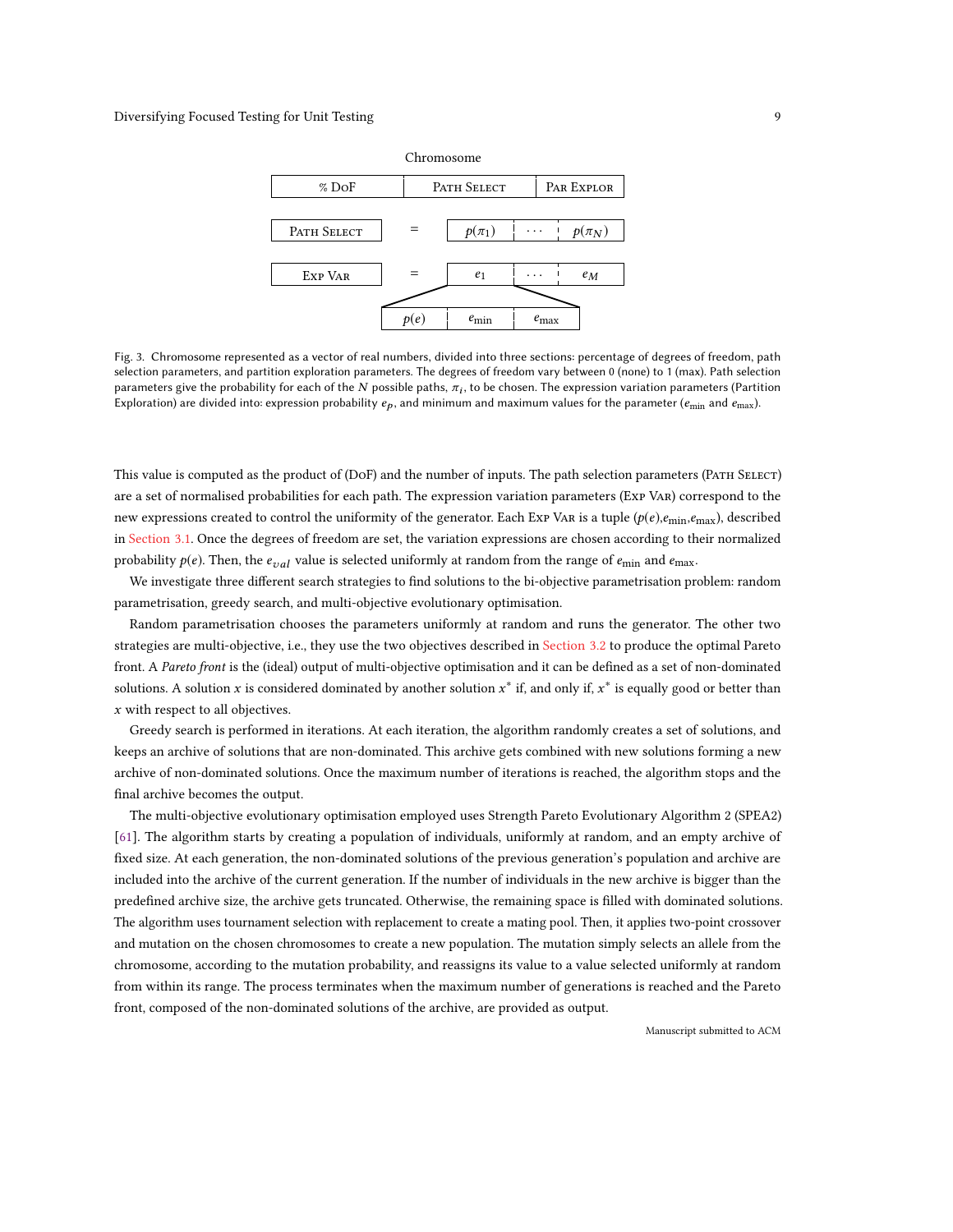For each individual produced by the above approaches, we compute its fitness values using [Equation 1,](#page-7-1) by creating a test suite based on the parameters described by the individual and the generator. We set a total number of inputs that the generator can create and keep track of the number of satisfiable constraints produced during the generation process. This sets the parameters TotSat and TotCalls. Then, we calculate the collisions on the test suite to compute s and we set the threshold  $t$  based on the test suite size (see Algorithm [2\)](#page-5-1). During the fitness computation, to guarantee that we do not force fictitious uniformity, we allow the generator to produce repetitions. We calculate the second objective using  $t$  and s, eventually minimising collisions [\(Section 3.2\)](#page-6-0). Although there can be several solutions on the Pareto front, our primary objective when selecting the final ones is diversity, which is used as the final test suite selection criterion at the end of the generation process.

In our experiments (see [Section 6\)](#page-11-0), we set the population and archive size to 300, the tournament size to 7, and the number of generations to 50. The crossover rate and mutation rate are set to 0.5 and 0.1, respectively. Grid search and random parametrisation are configured to generate the same number of solutions as SPEA2, to allow for fair comparisons. These parameters were chosen, using grid selection, as those providing a good trade off between time, exploration and exploitation.

# <span id="page-10-0"></span>5 RESEARCH GOALS

DFT generates a set of program inputs that satisfy two properties: uniformity of the input distribution and reachability of the target program point. To evaluate the usefulness of DFT, we consider three key issues: does DFT fulfill its promise of uniformity and reachability? How useful is this focused diversity driven approach in fault detection? How efficient is the test suite generation algorithm? These issues can be elaborated into the following research questions:

RQ1: What proportion of the inputs generated by DFT reach the target program point and what is their degree of diversity? To measure diversity, we rely on the studies showing that a diverse set of inputs must maximise entropy [\[52\]](#page-23-9). According to Cover and Thomas [\[16\]](#page-22-5) (Theorem 2.6.4), if p is a probability distribution and  $H(p)$  is its entropy,  $H(p)$  is maximum if and only if  $p$  is uniform. Therefore, a totally diverse test suite will follow a uniform distribution. Hence, we measure the distance between our test suite's distribution and a uniform distribution using the L2-test.

To measure reachability, we instrument every program point at the beginning of a branch and apply DFT to generate inputs passing through these points. As we want to measure different configurations of DFT parameters, we compare different parametrisation strategies with two baselines: a random input generator and the application of a basic solver directly using the constraints created by CBMC, with no search-based parameter tuning.

 $RQ2$ : What is the quality improvement of the test suites generated by DFT with respect to the state-of-the-art, in terms of mutation killing capability and fault detection? What is the time required to produce them?

Mutation testing introduces small syntactic alterations to the program (i.e., mutants) and measures the ability of a test suite to detect the errors caused by these alterations, i.e. the ability to kill the mutants. Along with the mutations, in our experiments we use also hand-seeded faults and real bugs that have been detected during the development process. We aim to evaluate the ability of DFT, under different configurations, to detect all these types of faults, in comparison with three baselines, namely, a pseudo-random generator, symbolic execution and search-based testing. This comparison not only measures the effectiveness of the focused strategy but also analyses to what extent its combination with diversification affects it in terms of mutation score and fault detection.

RQ3: Which search process is most successful in reducing the unsatisfiability effect potentially produced through the introduction of parametrised constraints? and what is the residual unsatisfiability rate?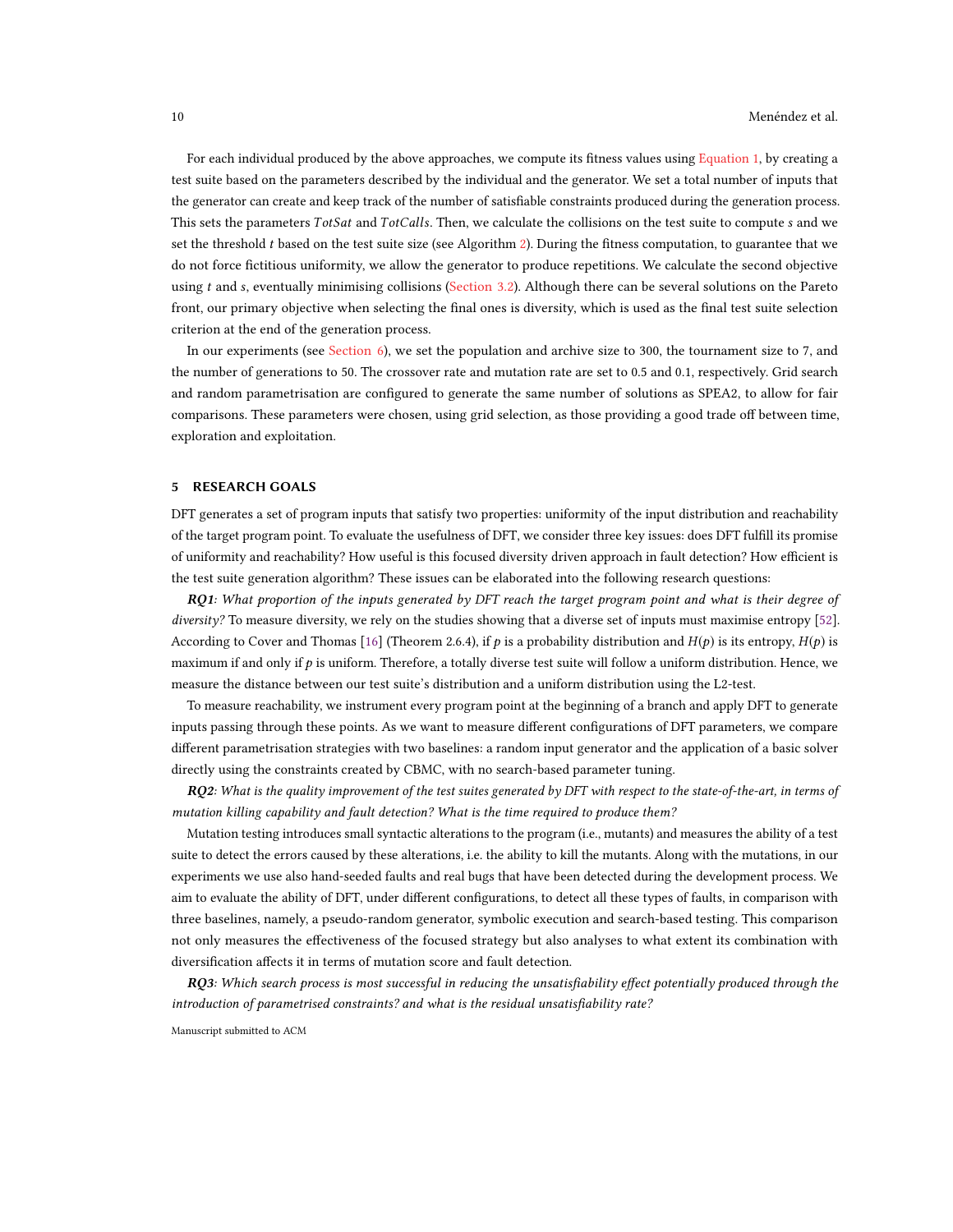The process of adding constraints to an existing constraint might produce an unsatisfiability scenario. This problem, well known in universal hashing approaches [\[11\]](#page-22-3), can be regarded as the error rate of the algorithm. It might impact the effectiveness of the generator negatively, as the solver may return an error at a higher frequency when the parametrisation is in place. To evaluate whether any search strategy alleviates this problem, we compare different parametrisation strategies when using DFT.

RQ4: Is the quality of the Pareto front solutions higher when we use an evolutionary optimisation algorithm (SPEA2) than when we use a greedy search approach?

The optimisation process aims to reduce the error of the algorithm while maintaining uniform inputs. However, the computational effort of the multi-objective process might not attain significant improvements in the search objectives over a simple, greedy search. To measure such improvements we use the Hypervolume (HV) indicator [\[22\]](#page-22-12). HV measures the area defined by the Pareto front using a specific point as a reference. In our case, since the two goals are between 0 and 1, where 1 represents the best result, we aim to maximise the HV whose reference point is the origin (0, 0), so the maximum possible volume will be 1. We chose this indicator as it is a complete indicator of diversity, coverage and spread of solutions in the Pareto front [\[35\]](#page-22-13) and it is commonly used to assess multi-objective algorithms in software engineering [\[47,](#page-23-10) [48\]](#page-23-11).

#### <span id="page-11-0"></span>6 EXPERIMENT DESIGN

To evaluate our proposed approach, DFT, we used 105 software subjects (for which both the buggy and fixed versions are available) selected from three open-source software repositories. Then, to identify the program points on which we should focus the test generation process, we applied a tree edit distance algorithm to buggy and fixed versions of each program. Finally, we evaluated the performance of the generator, so as to answer the research questions discussed in [Section 5.](#page-10-0) The following subsections provide the details about the design of our experiments.

#### 6.1 Dataset

The subject programs for our experiments were drawn from different sources: a repository of real bugs that we have derived from the R-project, the Software-artifact Infrastructure Repository (SIR) [\[45\]](#page-23-4), and Codeflaws (CF) [\[56\]](#page-23-5).

From the R-project, we extracted reported bugs that are related to C functions used for mathematical computation by manually reviewing the subversion logs submitted between 2012 and 2017. During this analysis, we found eight bugs related to statistical functions using floating point arithmetic on probability distributions, all of which are reported in the R-Bugzilla repository<sup>[2](#page-11-1)</sup>. Among these bugs, we had to discard 4 bugs as they present incompatibility issues with CBMC. We collected the function version before and after each fix, including all the dependencies required to compile it. On average, there are 25 dependent source files for each function, 14 of which are headers. The considered functions have an average size of 1,545 LoC and an average number of 25 branches. The specific bugs we dealt with are #16972, 16521, 15620 and 15075, all available on the R-Bugzilla repository.

From the SIR repository, we used the tcas program, a program used to avoid collisions in aircraft systems. This repository contains another 14 C programs, but all of them deal with strings. Unfortunately, the current implementation of our tool is not able to deal with string types (see [Section 8\)](#page-18-0). The tcas program has 135 LoC and 41 seeded errors. This program has 40 branch statements.

<span id="page-11-1"></span><sup>2</sup><https://bugs.r-project.org>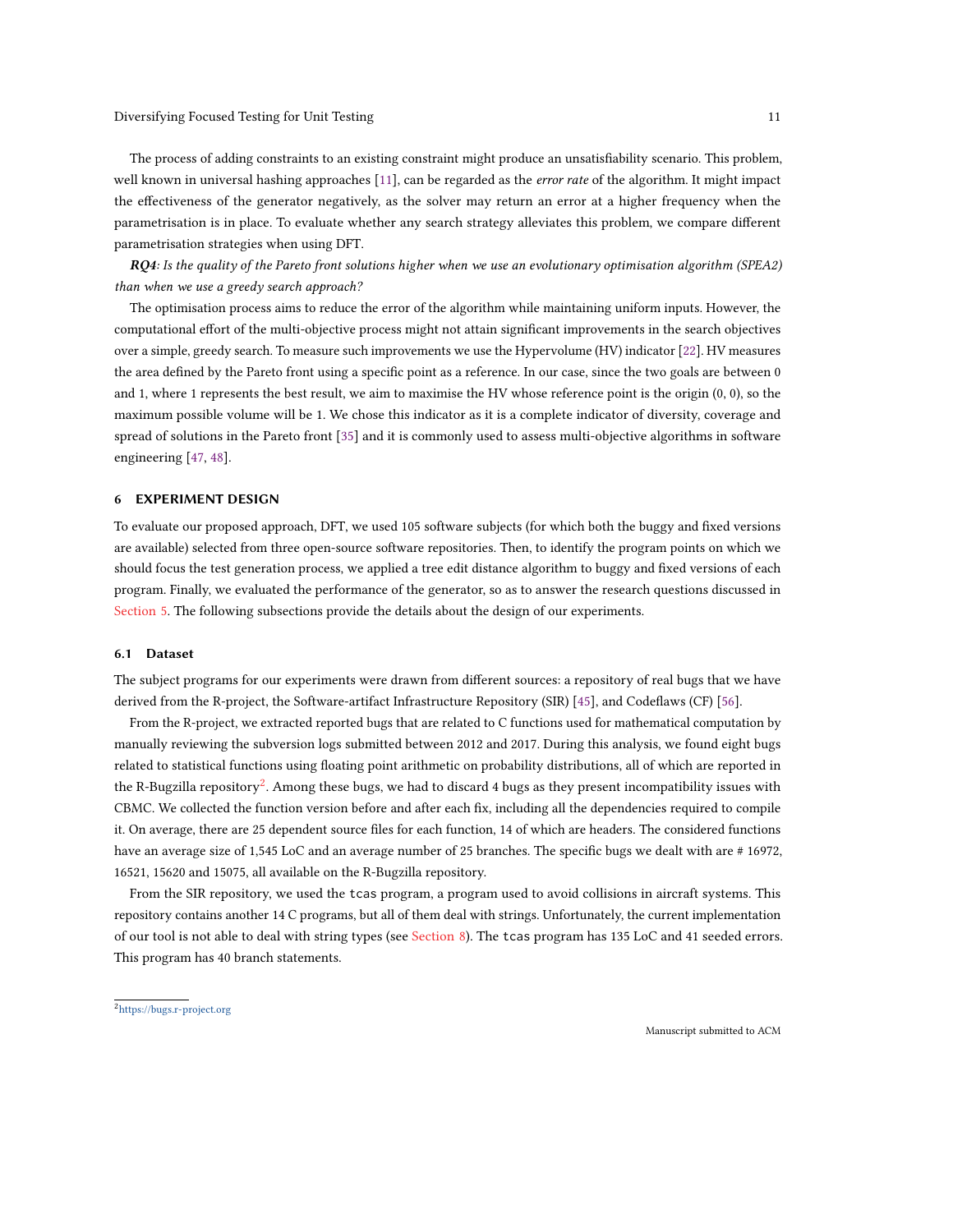The CF repository includes 7,436 C programs in total, each of which has on average 50 LoC (for a total of 35,654 LoC). Among these, 3,902 programs have both a buggy and a fixed version, which was obtained from a programming competition called Codeforces<sup>[3](#page-12-0)</sup>. Thus, we selected 100 pairs of buggy/fixed programs for our experiment, uniformly at random, under the constraint that they were numerical programs, discarding programs with pointers as inputs. These programs have an average of 10 branch statements.

The data we used herein, including the R-project defects and patches, is already publicly available and the tool is available in Github $4$ .

#### <span id="page-12-3"></span>6.2 Tree Alignment

In our experiments the target program point is the one containing the fault (in the case of errors) or the mutation (in the case of mutants). If the fix of this fault includes adding new lines of code or deleting the existing ones, the identification of the target program point becomes a non trivial task. To address this, we perform a tree alignment of the faulty program and its fixed version. The alignment process transforms the programs into their abstract syntax trees and calculates the tree edit distance between them, using Zhang and Shasha's algorithm [\[60\]](#page-23-12), similarly to Chawathe et al. [\[13\]](#page-22-14). This algorithm provides the shortest sequence of edit commands that converts one tree into the other, at the node granularity. Each node is labeled with the corresponding edit operation, which can be transform, insert, delete or keep. Using this information, we set the program point in the fixed version, after the modified node. In the presence of multiple modified lines we consider all of them as target program points, selecting the beginning of each area as the program point of interest. This ensures that all modified code is targeted by DFT.

<span id="page-12-2"></span>



[Figure 4](#page-12-2) shows an example of identification of the target program point where the fix of the fault requires deleting a line of code. The tree edit distance algorithm labels the node at Line 5 with a delete operation. Using this information, we set the program point, automatically, after the deleted node. If the modified node is the exit statement of a function (for example, a return statement), we set the target program point just before this node. An execution of such a program point guarantees the execution of the exit statement. When the modification is in a conditional statement, we create two program points, one inside the true branch and the other inside the false branch, as we want inputs activating both paths.

#### 6.3 Evaluation Procedure

The evaluation was performed in three parts, and each of them focused on a different research question. The first part is the uniformity and reachability evaluation (Research Question 1). This part was performed using the instrumentation

<span id="page-12-1"></span><span id="page-12-0"></span><sup>3</sup><https://codeflaws.github.io> and <http://codeforces.com> <sup>4</sup><https://github.com/hdg7/DFT>

Manuscript submitted to ACM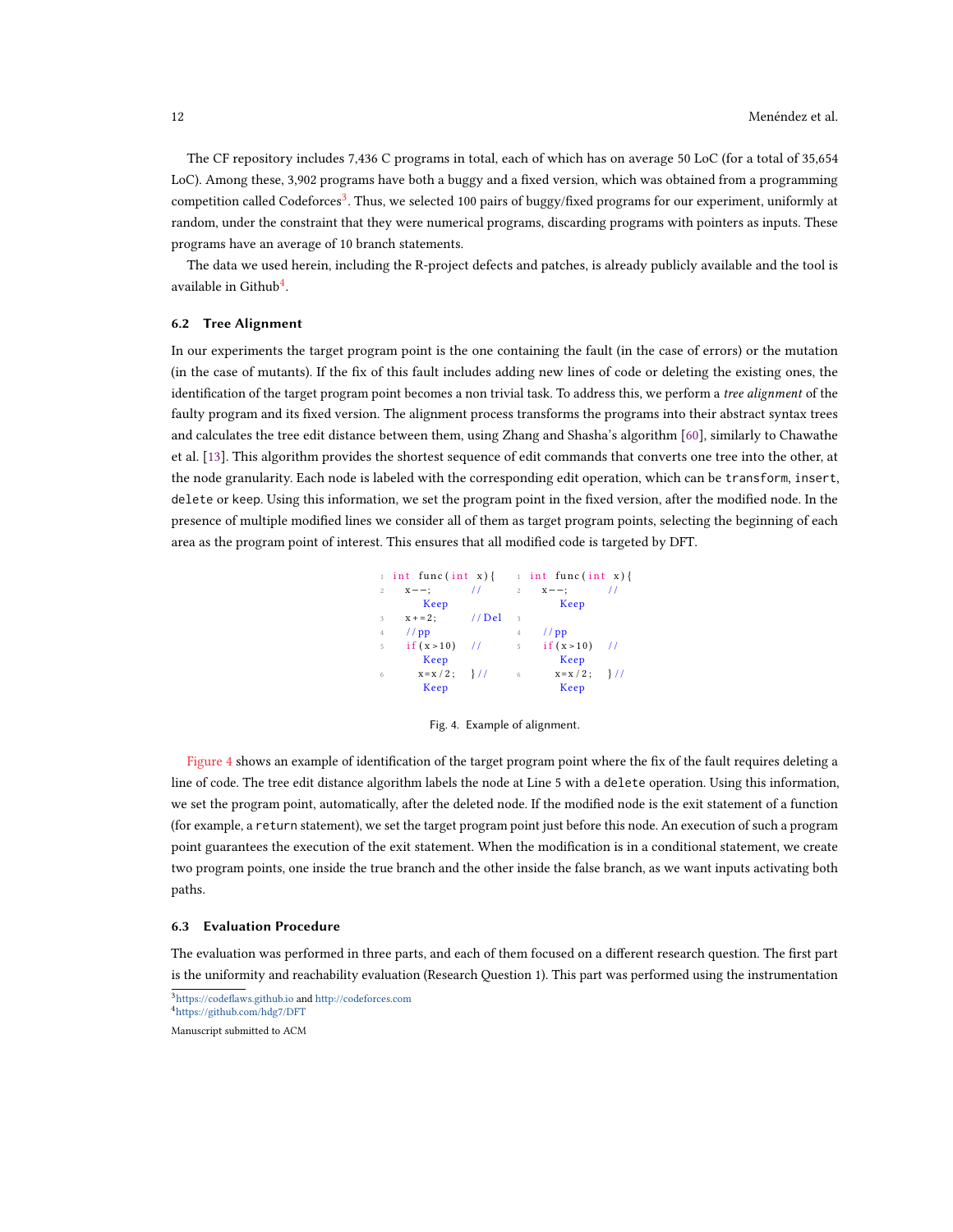process and the L2-test [\[18\]](#page-22-8). For this evaluation, we created as many tests as the L2-test requires to measure the distance from a uniform distribution, allowing repetition.

The second part compares the ability of DFT to detect mutants and real faults with respect to the other baseline techniques (Research Question 2), while the last part measures the efficiency of the search process in terms of errors incurred by the solver and optimisation performance (Research Questions 3 and 4). For these two parts of the evaluation (second and third part), we first applied the alignment algorithm to identify the portion of code that changes between the faulty (or mutated program) and the fixed one. Then, we used DFT to create a test suite of 500 tests for each program under test. We compare the inputs produced by our tool with those generated by CBMC, CAVM [\[33\]](#page-22-15) (a search-based test generator for C) and a random generator. CBMC generates inputs by sampling an SMT solver with the generated constraints that are focused on the program point. This guarantees a fair comparison with the focused search of DFT. In the case of CBMC, once an input is included, we add the negation of this input to the set of constraints, to be able to generate a different one. CAVM applies a whole test suite generation process that aims to generate an input per program branch, maximising branch coverage.

We also included an extra experiment, related to Research Question 2, in which we provided the same time budget (20 minutes) for every technique and directly compared each implementation's performance and effectiveness given that time budget, rather than comparing the methodologies per se. This experiment aims to show how the tools work in practice although improvements in any tool's implementation could alter the comparison results. For this reason, in this research question we present the results for both a fixed size and a fixed time budget.

Every experiment was repeated 30 times per program to account for the non determinism of the algorithms involved. We used aggregate measures such as median, mean and standard deviation (SD) to summarise the resulting distributions.

## <span id="page-13-1"></span>7 EXPERIMENTAL RESULTS

We started our experiments by measuring uniformity and reachability of DFT using different configurations, and then comparing it with the baselines: a (pseudo-)random generator, CAVM<sup>[5](#page-13-2)</sup> and a symbolic executor (using CBMC's constraints). We then measured the ratio of faults detected and the mutation score. Finally, we compared the efficiency of the algorithms in terms of error rate and optimisation quality.

#### <span id="page-13-0"></span>7.1 Uniformity and Reachability

For the first experiment, we chose a program point at the beginning of each branch in every program of our corpus. For CodeFlaws and SIR we used the complete program, for the R-functions we used each specific function.

We measured the uniformity of the approach by using the L2-test in order to calculate how close DFT is to producing a uniform distribution. The L2-test includes a notion of distance, defined in terms of the epsilon parameter of the test. The value of epsilon affects the sample size [\(Section 4.2\)](#page-8-1). For our experiments, we checked three epsilon distances: 0.1, 0.05, 0.01. These distances are smaller than the traditional distances from the state-of-the-art experiments, where it is normally around 0.25 [\[18\]](#page-22-8), hence setting a stricter criterion for the L2-test. Based on the domains, we bound the generation of samples for the experiments to 6,000, 12,000 and 24,000, respectively, allowing repetition during the sampling process.

<span id="page-13-2"></span> $^5$ During the experiments, CAVM went out-of-memory on 52% of CF programs (results with  $*$  in the tables are restricted to the programs where it worked). Restricting DFT to those programs where CAVM works shows almost the same results as the general ones. CAVM has type compatibility limitations, which prevents it from generating inputs for some R-functions. It fails with abstract numeric labels such as infinite or NaN.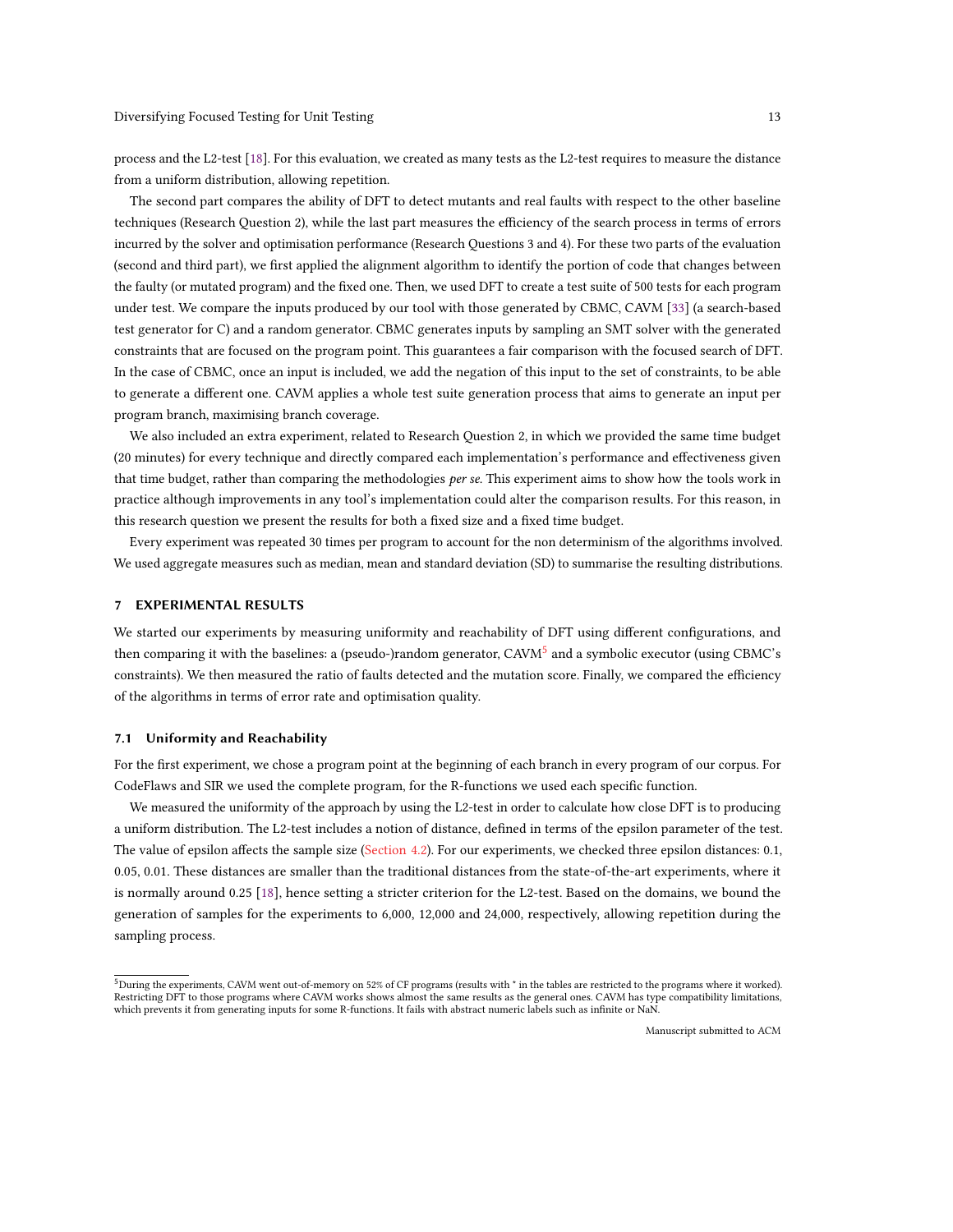#### <span id="page-14-0"></span>14 Menéndez et al.

| Epsilon            | 0.1                         | 0.05                        | 0.01                        |
|--------------------|-----------------------------|-----------------------------|-----------------------------|
| Inputs upper-bound | 6,000                       | 12,000                      | 24,000                      |
| R CAVM             |                             |                             |                             |
| R SymEx            | $\blacktriangledown 0.00\%$ | $\blacktriangledown 0.00\%$ | $\blacktriangledown 0.00\%$ |
| R DFT/Random       | $\blacktriangledown 83.5\%$ | $\blacktriangledown 83.5\%$ | $\blacktriangledown 70.5\%$ |
| R DFT/Greedy       | 87.5%                       | 87.5%                       | 87.5%                       |
| R DFT/SPEA2        | 90.0%                       | 87.5%                       | 87.5%                       |
| <b>SIR CAVM</b>    | $\blacktriangledown 0.00\%$ | $\blacktriangledown 0.00\%$ | $\blacktriangledown 0.00\%$ |
| SIR SymEx          | $\blacktriangledown 0.00\%$ | $\blacktriangledown 0.00\%$ | $\blacktriangledown 0.00\%$ |
| SIR DFT/Random     | 100.0%                      | 100.0%                      | $\P92.5%$                   |
| SIR DFT/Greedy     | 100.0%                      | 100.0%                      | $\blacktriangledown$ 95.0%  |
| SIR DFT/SPEA2      | 100.0%                      | 100.0%                      | 100.0%                      |
| $CF CAVM(*)$       | $\blacktriangledown 0.00\%$ | $\blacktriangledown 0.00\%$ | $\blacktriangledown 0.00\%$ |
| CF SymEx           | $\blacktriangledown 0.00\%$ | $\blacktriangledown 0.00\%$ | $\blacktriangledown 0.00\%$ |
| CF DFT/Random      | $\blacktriangledown 81.2\%$ | 75.3%                       | $\P(42.5%$                  |
| CF DFT/Greedy      | 85.3%                       | 85.0%                       | 61.2%                       |
| CF DFT/SPEA2       | 86.9%                       | 87.2%                       | 63.1%                       |

Table 1. L2-test/diversity of the different approaches: percentage of test generation runs that pass the test. The ▼ symbol highlights the results which are significantly worse than DFT/SPEA2. Bold highlights the best results.

[Table 1](#page-14-0) shows the results of the L2-test for the three different values of epsilon on the three repositories. Percentages show the proportion of test suites generated for each program point that have passed the L2-test. The random generator of inputs passes the test in all cases, as it samples directly from the uniform distribution. Hence, it is not shown in [Table 1](#page-14-0) (its value being always 100%, by construction). On the other hand, CAVM and the symbolic execution generator (which uses directly the constraints of CBMC), always fail the L2-test. DFT can produce good diversification in terms of uniformity even with random parameters. However, its generation productivity significantly improves when greedy search or SPEA2 parametrisation strategies are applied.

We checked whether there is a statistically significant difference between these distributions by using the Wilcoxon test [\[31\]](#page-22-16), a non-parametric test that compares probability distributions. We use the SPEA2 search as our baseline for the test and compare it with the other techniques. When the  $p$ -value is smaller than 0.05, we consider that there is a significant difference. The results are denoted in [Table 1,](#page-14-0) where the presence of the arrow points out the cases when the difference is statistically significant. The color/direction of the arrow indicates when results are significantly worse (red downward arrow). As we can see, DFT achieves significant improvements in almost every repository w.r.t. the search-based and symbolic execution approaches. We have noticed that the generated test suites tend not to pass the L2-test in small domains, e.g., when the domain is limited to tens of possible inputs. However, in those cases we may get all possible inputs exhaustively.

To measure reachability, we read the traces produced by the instrumentation and verified that the flag of the program point is active for the given test case. For each test suite, we calculated the percentage of tests that reach their target program points and show their descriptive statistics in the first three columns of [Table 2](#page-15-0) (median, mean and standard deviation). The table shows that the pseudo-random generator and CAVM have the worst reachability results (lower than 50% and 70% in median, respectively). We can notice that symbolic execution is also not able to reach all target program points. Our analysis of the traces indicates that this is a consequence of the unwinding process. In fact, loops Manuscript submitted to ACM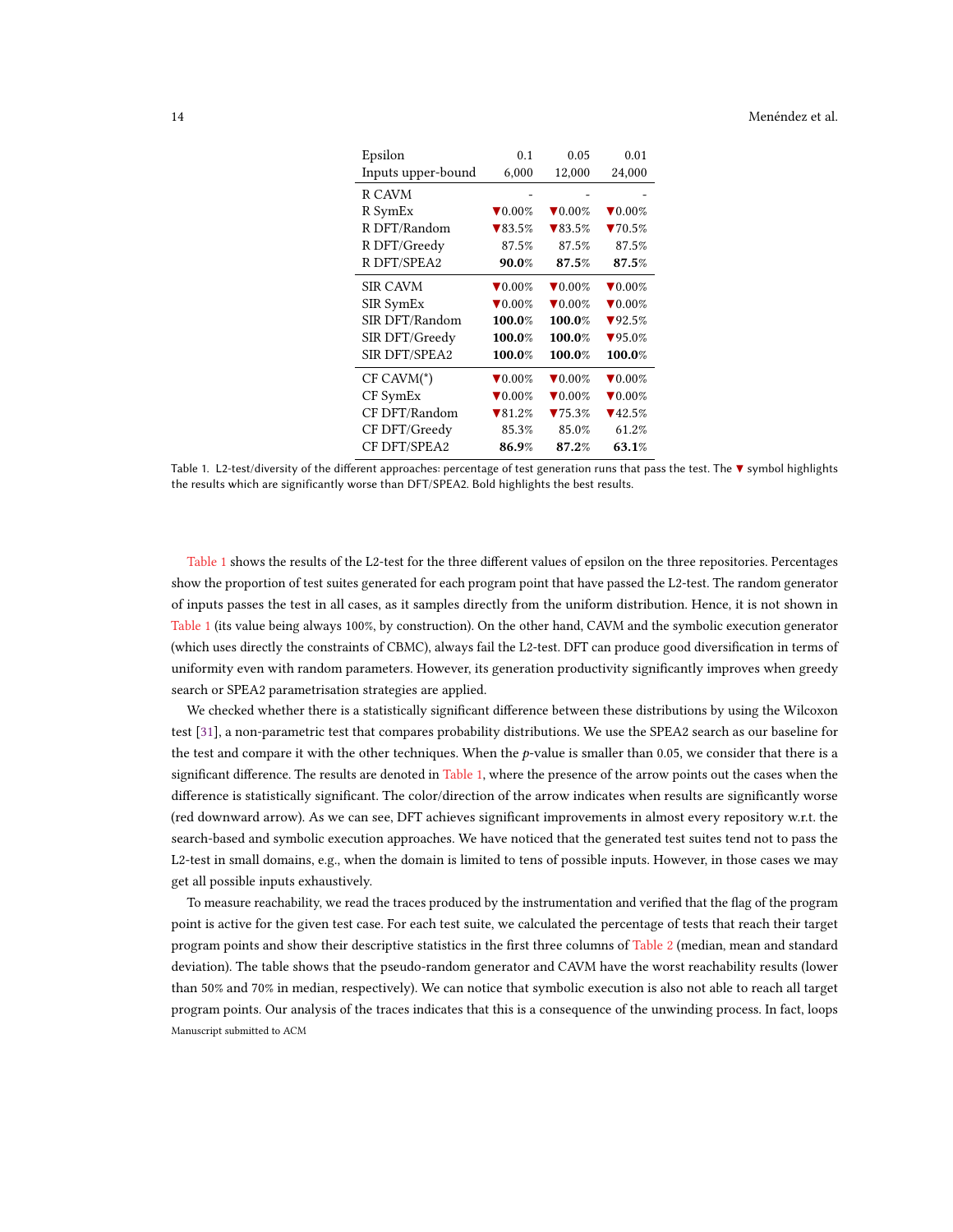### <span id="page-15-0"></span>Diversifying Focused Testing for Unit Testing 15

| Method          | Reachability                |       |            | Unsat                       | HV                        |
|-----------------|-----------------------------|-------|------------|-----------------------------|---------------------------|
|                 | Median                      | Mean  | <b>SD</b>  |                             |                           |
| R Random        | $\P$ 18.9%                  | 18.5% | ± 9.1      |                             |                           |
| R CAVM          |                             |       |            |                             |                           |
| R SymEx         | $\blacktriangledown 80.8\%$ | 69.0% | ± 38.3     |                             |                           |
| R DFT/Random    | 88.5%                       | 88.0% | $\pm$ 10.3 | $\blacktriangledown$ 54.8%  |                           |
| R DFT/Greedy    | 98.1%                       | 90.7% | ± 16.1     | $\blacktriangledown 25.7\%$ | $\blacktriangledown 0.63$ |
| R DFT/SPEA2     | 93.8%                       | 90.6% | ± 12.0     | 1.8%                        | 0.85                      |
| SIR Random      | $\blacktriangledown 00.0\%$ | 14.3% | ± 36.3     |                             |                           |
| <b>SIR CAVM</b> | $\blacktriangledown$ 58.4 % | 57.3% | ± 32.2     |                             |                           |
| SIR SymEx       | 98.7%                       | 78.3% | ± 33.5     |                             |                           |
| SIR DFT/Random  | 90.0%                       | 81.8% | ± 27.4     | $\blacktriangledown 88.9\%$ |                           |
| SIR DFT/Greedy  | 96.6%                       | 82.7% | ± 31.3     | $\blacktriangledown 9.6\%$  | 1.00                      |
| SIR DFT/SPEA2   | 93.0%                       | 81.2% | ± 24.6     | 3.1%                        | 1.00                      |
| CF Random       | $\P$ 49.8%                  | 54.2% | ± 35.0     |                             |                           |
| $CF CAVM(*)$    | $\blacktriangledown 65.6\%$ | 58.4% | ± 37.1     |                             |                           |
| CF SymEx        | 100%                        | 73.3% | ± 43.6     |                             |                           |
| CF DFT/Random   | 100%                        | 99.8% | ± 2.3      | $75.8\%$                    |                           |
| CF DFT/Greedy   | 100%                        | 99.9% | ±1.6       | $\blacktriangledown$ 6.9%   | $\blacktriangledown 0.64$ |
| CF DFT/SPEA2    | 100%                        | 99.9% | ±1.6       | 2.3%                        | 1.00                      |

Table 2. Reachability, percentage of unsatisfiable calls (only for DFT variants) and HV (only for DFT with search guidance). The ▼ highlights the results which are significantly worse than DFT/SPEA2. Bold highlights the best results.

<span id="page-15-1"></span>

| Method     | R Mut Sc                    | R Faults                     |                              |                              |        |        | SIR Mut Sc SIR Faults $\vert$ CF Mut Sc CF Faults $\vert$ Time (R / SIR / CF) | Memory $(R / SIR / CF)$ |
|------------|-----------------------------|------------------------------|------------------------------|------------------------------|--------|--------|-------------------------------------------------------------------------------|-------------------------|
| Random     | $\blacktriangledown$ 55.17% | $\blacktriangledown 00.00\%$ | $\blacktriangledown 00.00\%$ | $\P(07.14\%$                 | 72.86% | 74.07% | 29 s / 31 s / 35 s                                                            | 42 M / 38 M / 32 M      |
| CAVM       |                             | ۰.                           | $\blacktriangledown 07.03\%$ | $\blacktriangledown$ 15.33%  | 78.22% | 77.72% | $-/6$ m $/28$ m                                                               | $-$ / 130 M / 128 G     |
| SymEx      | $\P$ 43.99%                 | $\blacktriangledown 25.00\%$ | $\P(40.91\%$                 | $\blacktriangledown 35.71\%$ | 76.88% | 81.48% | $16 \text{ m} / 2 \text{ m} / 31 \text{ m}$                                   | 97 M / 61 M / 56 M      |
| DFT/Random | 67.10%                      | 50.00%                       | 69.70%                       | 46.43%                       | 79.36% | 81.48% | $17 \text{ m} / 3 \text{ m} / 33 \text{ m}$                                   | 112 M / 83 M / 67 M     |
| DFT/Greedy | $\blacktriangledown$ 56.35% | 50.00%                       | $\P$ 59.09%                  | 46.43%                       | 80.59% | 83.33% | $35 \text{ m} / 7 \text{ m} / 68 \text{ m}$                                   | 121 M / 97 M / 80 M     |
| DFT/SPEA2  | 66.03%                      | 50.00%                       | 69.70%                       | 46.43%                       | 80.90% | 83.33% | $33 \text{ m} / 6 \text{ m} / 63 \text{ m}$                                   | 122 M / 99 M / 81 M     |

Table 3. Mutation score and faults detected for the three repositories: Codeflaws, SIR and the R-functions. The ▼ symbol highlights the results which are significantly worse than DFT/SPEA2. Bold highlights the best results.

preceding the program points of interest might change the behaviour of the program depending on the unwinding or might produce a timeout as they do not terminate in some cases. As the solutions of the solver tend to be close to each other, this effect has large impact when it is not mitigated by the search guidance. The diversity-based techniques implemented in DFT show better results, especially on CodeFlaws and on the R-functions. For all DFT approaches, reachability is always higher than 80%.

RQ1: DFT produces suites close to uniformly distributed and it reaches the target program point 90% of the time on average, improving the results for the baselines.

# 7.2 Mutation Score and Faults Detected

To measure the effectiveness of DFT, we evaluate it in terms of mutation score and number of faults detected, and compare it with the baseline techniques. We created up to 100 mutants per program (or function, for the R-functions), Manuscript submitted to ACM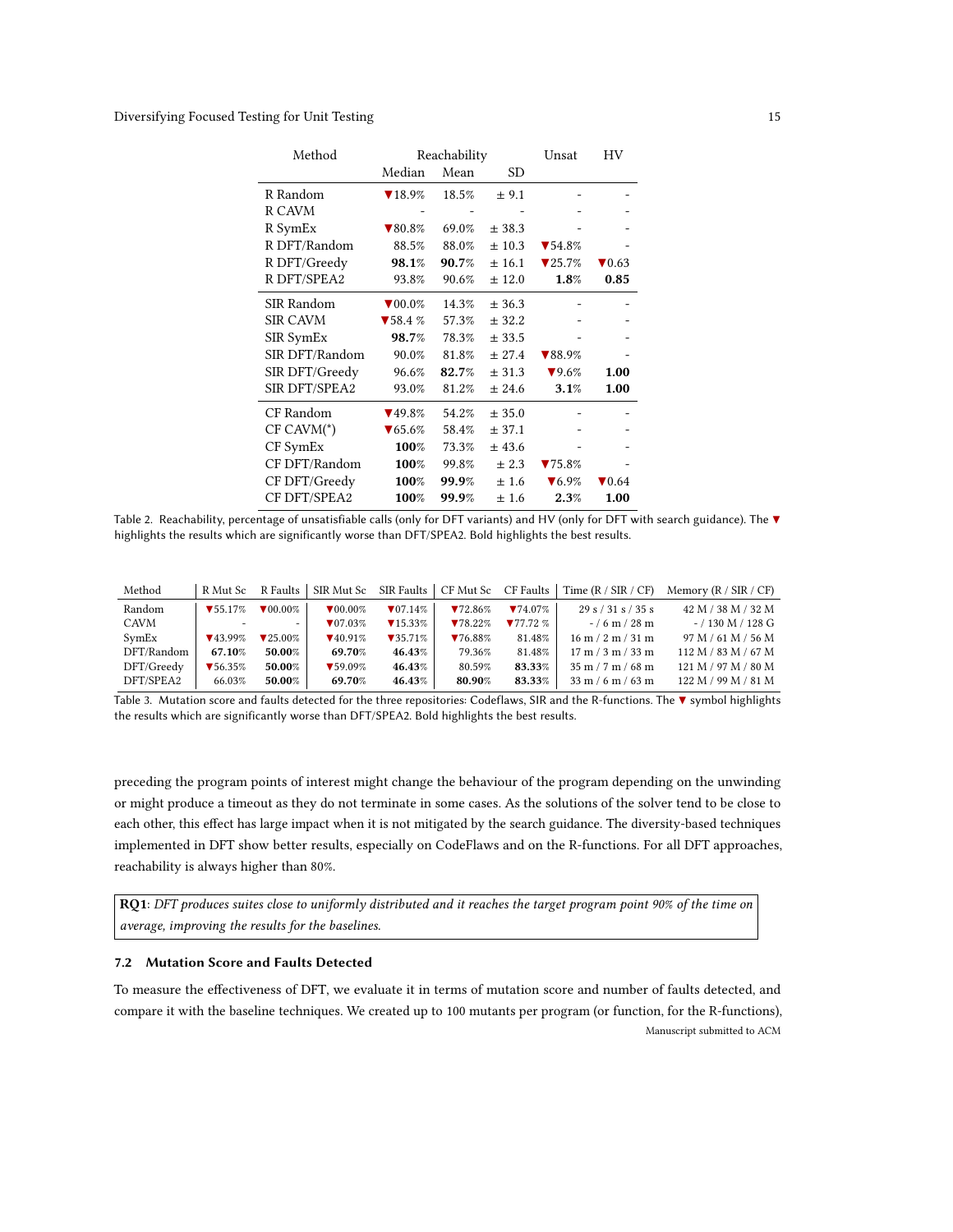<span id="page-16-0"></span>

| Method     | R Mut Sc                    | R Faults                     | SIR Mut Sc SIR Faults        |                              | CF Mut Sc                   | CF Faults |
|------------|-----------------------------|------------------------------|------------------------------|------------------------------|-----------------------------|-----------|
| Random     | $\blacktriangledown$ 60.22% | $\blacktriangledown 00.00\%$ | $\blacktriangledown 00.00\%$ | $\blacktriangledown 09.56\%$ | 74.01%                      | 75.12%    |
| CAVM       |                             | $\overline{\phantom{0}}$     | $\blacktriangledown$ 12.22%  | $\P$ 16.07%                  | 75.11%                      | 72.03%    |
| SymEx      | $\P$ 45.20%                 | $\blacktriangledown 25.00\%$ | $\blacktriangledown$ 45.73%  | $\P(42.40\%$                 | $\blacktriangledown$ 68.21% | 75.33%    |
| DFT/Random | ▲68.55%                     | 50.00%                       | 75.23%                       | 55.20%                       | 77.19%                      | 79.83%    |
| DFT/Greedy | $\blacktriangledown$ 55.11% | 50.00%                       | 75.23%                       | 55.20%                       | 76.95%                      | 79.68%    |
| DFT/SPEA2  | 65.45%                      | 50.00%                       | 75.23%                       | 55.20%                       | 77.25%                      | 80.22%    |

Table 4. Mutation score and faults detected for the three repositories, Codeflaws, SIR and the R-functions, in a fixed time budget (20 minutes). The ▼ symbol highlights the results that are significantly worse than DFT/SPEA2, while the ▲ symbol highlights the results that are significantly better. Bold highlights the best results.

using Milu [\[32\]](#page-22-17). For each of the mutants, we ran the same test suite on the mutant and on the original program to check whether they produce different outputs. When the testing outputs are different, we consider that the test suite strongly kills the mutants. The mutation score is the percentage of mutants killed. In this experiment, we used the alignment algorithm described in [Section 6.2](#page-12-3) to create a test suite passing through the program point where the mutation is located. For every program point we created a test suite, with a size of 500 tests, per technique. We follow a similar approach to detect the real faults, using the buggy version as we used the mutation.

[Table 3](#page-15-1) shows the median mutation score and percentage of faults detected for each technique and repository. We compare the pseudo-random generator, symbolic execution, CAVM, and the three configurations of DFT. For every repository, DFT performs significantly better (using again the Wilcoxon test, and considering a p-value threshold of 0.05) than the baselines in detecting faults and killing mutants. The improvement is strongly representative with respect to random testing and CAVM in the SIR and R-functions repositories, where the random baseline is not able to detect a single mutant in the former or a single bug in the latter, and CAVM fails due to compatibility issues. Although there are not statistically significant differences between the alternative strategies of DFT, the SPEA2 search shows better results in general. Considering the latter technique, our improvements are 3% for CF, 70% for SIR and 20% for the R-functions with respect to the best baseline on the mutation score. On real fault detection, improvements are 2% for CF, 30% for SIR and 100% for the R-functions.

We also evaluated how these results change depending on the size of the test suite. [Figure 5](#page-17-0) shows that on CodeFlaws data there is a large difference between the asymptotic behaviour of the DFT-based strategies and the asymptotic behaviour of symbolic execution and random approach. The figure shows the median mutation score computed over 30 executions of each test suite with suite sizes ranging from 10 to 250. Starting from size 10, we can notice a significant gap between DFT and random/symbolic execution, while the gap with CAVM is smaller. This gap remains consistently stable across the whole size range.

The execution time of DFT is similar between Greedy and SPEA2 searches. Both take approximately twice the time of DFT/Random. The memory consumption is similar across the DFT variants (slightly better for DFT/Random). CAVM exceeded the memory limits in several occasions, resulting in out-of-memory errors.

Due to the fact that the execution time is quite different across the compared approaches, we designed an experiment where each of them has been allocated the same budget (20 minutes) to generate inputs. In the case of Greedy and SPEA2 versions of DFT these 20 minutes were divided into 30% for search and 70% for generation. [Table 4](#page-16-0) shows the obtained results. During these experiments, Random generates around 300,000 inputs while the other tools generate a similar amount of inputs to each other, usually in the range from 200 to 500, depending on the program. We can see Manuscript submitted to ACM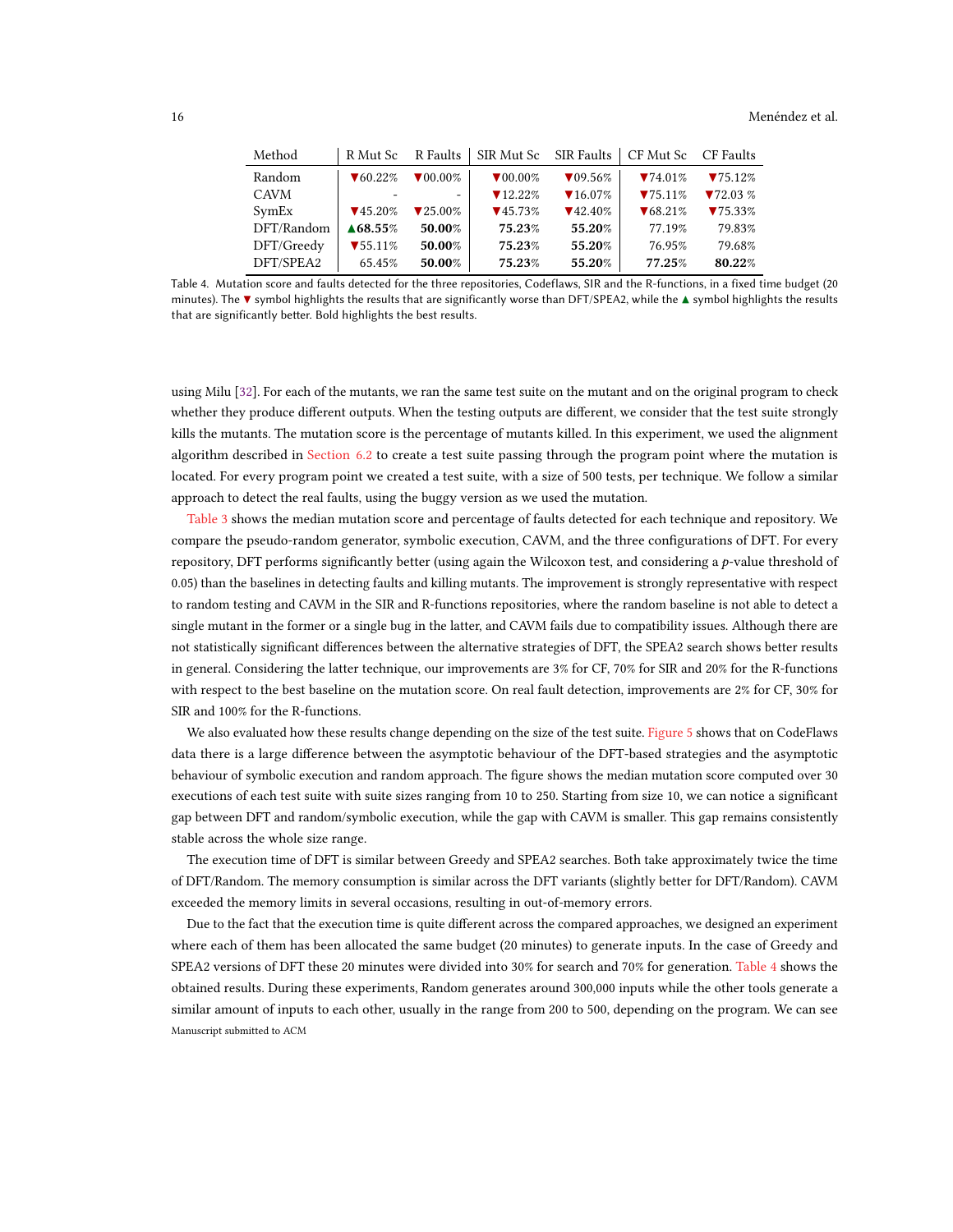<span id="page-17-0"></span>

Fig. 5. Mutation score vs. test suite size for the random baseline (Random), symbolic execution (SymEx), CAVM and DFT using random parameters (DFT/Random), greedy search (DFT/Greedy), and SPEA2 (DFT/SPEA2).

that the asymptotic behaviour of the different generators shown in [Figure 5](#page-17-0) reaches a plateau and remains stable as the test suite size grows. These results confirm that DFT outperforms the rest of the tools, achieving better results even on the SIR repository.

RQ2: DFT performs better than the baseline approaches, reaching between 3% and 70% improvement in mutation score and up to 100% improvement in detecting real faults. Execution time and memory consumption are acceptable (order of 30 m, 100 M, respectively).

# 7.3 Unsatisfiability of the Amended Constraints

DFT requires adding new constraints to those extracted from CBMC. The main problem with these amended constraints is the potential loss of satisfiability [\[11\]](#page-22-3). We measured our error rate using the first experiment's data, counting, for each program point, program and repository, the median number of times the solver returns an error. [Table 2](#page-15-0) shows these results under Column Unsat. We can see that both random parametrisation and greedy search are significantly worse than SPEA2 on every repository. This means that the effort by SPEA2 to obtain the same number of solutions is lower, since it incurs a substantially lower number of constraint solving errors. So, with a given solver, it will take less time to generate the same number of witnesses. We can see that the SPEA2 method is able to reduce the error rate from 89% to 3% in the best case and from 54.8% to 2% in the worst case.

RQ3: The comparison of the different search-based parametrisation strategies shows that SPEA2 search significantly reduces the error rate incurred due to the additional constraints, keeping it as low as around just 3% on average.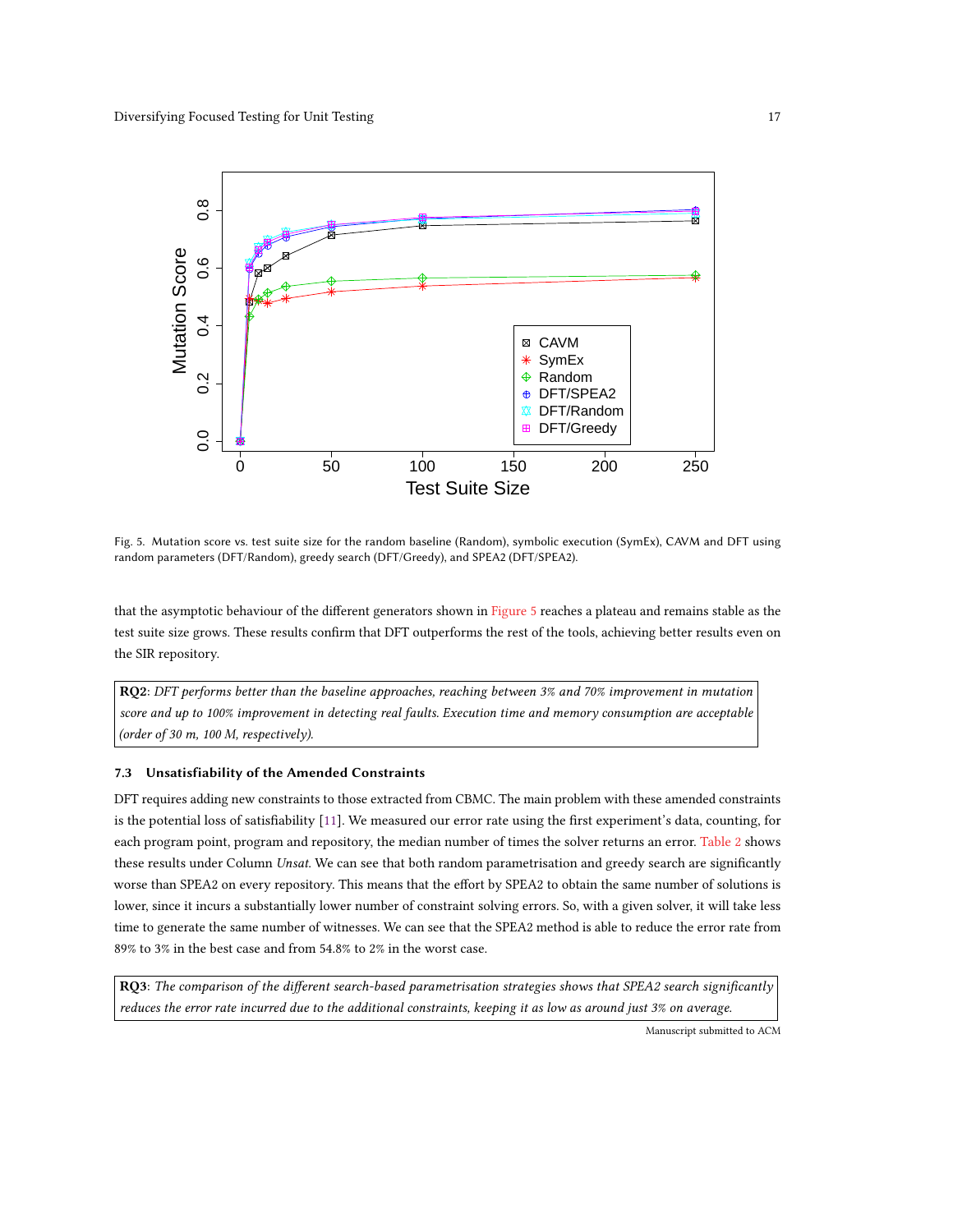#### 7.4 Multi-objective vs. Greedy Strategies

To compare the multi-objective search strategies and to understand the quality of the resulting Pareto front, we compute the HV of the generated fronts. [Table 2](#page-15-0) shows the median HV for every program point and program of the first experiment. We can observe that the HV of the Pareto front generated by SPEA2 is always higher than the one generated by the greedy approach. As [Table 1](#page-14-0) shows, this has not a dramatic impact on the uniformity of the solution. However, the impact is significant on the error rate of DFT (see [Table 2,](#page-15-0) Column Unsat). Even if this affects the generation pro-ductivity, it does not affect the quality of the results either in terms of killing mutants or detecting real faults (see [Table 3\)](#page-15-1).

RQ4: The quality of the Pareto front solutions is higher when adopting a multi-objective genetic search process. While this has no dramatic consequence on the final results of DFT (uniformity, reachability, fault detection), it improves the efficiency of the algorithm, by substantially reducing the solver's error rate.

# <span id="page-18-0"></span>8 EXTENSIONS AND LIMITATIONS

DFT is a methodology for the testing of specific sections of a program by manipulating the associated program constraints. The current implementation is limited by the technicalities of the SMT solver, however, it can be extended to deal with more types. DFT can be extended to handle branch condition expressions that contain calls to helper functions on complex data types, but with primitive return types, as follows:

Numerical arrays. Different properties of arrays are often used in branch condition expressions to check whether a certain operation can be performed on an array. For instance, the length of an array might be checked before adding a new element to it. This can be achieved with the use of helper functions, that provide some meta-information on the array (i.e. its length, sum of elements and mean, among others). DFT can be extended so that it handles such helper functions as part of its constraints. Programs with branch conditions involving array access via a symbolic index would require the adoption of an SMT solver that supports a theory of arrays.

Strings. Strings work similarly to numerical arrays but have an embedded semantics. There are several examples of helper functions that determine whether a string is lower or upper case, whether it is empty or it contains a specific substring. There are also operations, such as Levenshtein or redex distances, used to compare strings. DFT can manipulate the constraints related to these comparisons but, as for the numerical arrays, an SMT solver supporting a theory of strings (and possibly of regular expressions) is required to find solutions to constraints that involve the content of a string.

Static Structures. Static structures consist of subcomponents that might have primitive types such as integer or floating point. These primitive types are already considered in the current implementation of DFT. Therefore, DFT can be easily extended to deal with the branch comparison expressions using the primitive type subcomponents of static structures. Pointer Arithmetic. Arithmetic conditions on pointers involve the comparison of different memory addresses as integer values, by calculating distances between them, for instance, to calculate the size of a buffer or the existence of aliasing between pointers. These comparisons are similar to integer comparisons, which are already part of DFT, so the extension required to handle pointer arithmetic may be minimal. However, this is no longer true if we want to deal also with the dereference content.

Pointer Dereference Content. The content of the pointer dereferences are complex for SMT solvers to handle. To make their representation more in line with the requirements of DFT, we need to build a memory model in form of an abstract heap [\[53\]](#page-23-13) containing a NULL pointer, relative memory positions in a symbolic address space, and values in this memory model at the specific places to which a pointer may point. Once this extension is provided, if the memory Manuscript submitted to ACM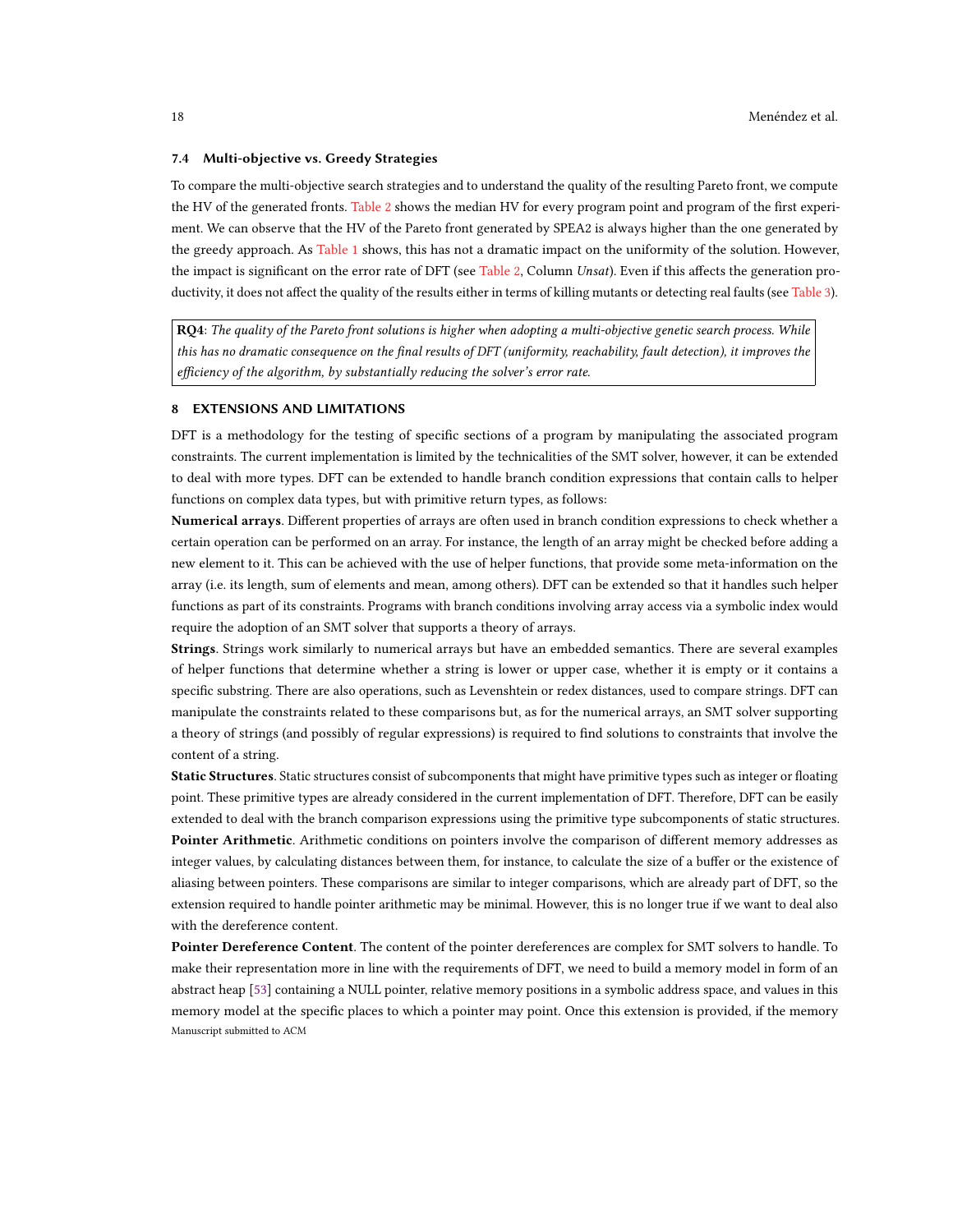content of a pointer dereference is an atomic value, it would behave as primitive type, a numerical array or a string. If the content is another pointer, it would behave according to pointer arithmetic. In both cases, DFT would require the adoption of an SMT solver supporting symbolic pointers.

Dynamic Structures. Extending the idea of memory models, dynamic structures such as trees, linked lists and queues also contain operations that deal with comparisons, for instance: number of elements, depth of a tree, etc. DFT could modify these operations into utility functions with primitive return types, to generate specific instances that reach specific program points related to them. However, to handle the general case in which the pointers used to create such structures are also symbolic, the tool would require a symbolic memory model and an SMT solver supporting symbolic pointers.

Another potential extension of the tool that could improve its execution time, by reducing the amount of constraints it needs to deal with, is concolic execution [\[50\]](#page-23-14). The combination of concolic execution with DFT would work as follows: a concrete execution would provide the specifics of a path and the symbolic constraints that lead to the program point along a specific execution path. Then, DFT would modify these constraints to find another input that gets as close as possible to the target, but along a different path, and so on, until it gets a necessarily under-approximated set of different path constraints to reach the same program point. This would improve the current scalability of our tool, but at the same time it would reduce the number of program paths taken into account to reach the target program point.

Extending DFT to object-oriented languages would not be difficult for testing specific methods if they work with primitive values or static structures. However, if they require objects (i.e., dynamic structures) as inputs, DFT would need to also control the order of method calls performed to construct and change the state of these objects. The symbolic constraints would work in a similar way to the dynamic structure extension.

#### 8.1 Threats to Validity

Construct Threats. A potential threat to construct validity can be our definition of diversity. We considered uniformity as a measure of diversity, due to its justification via Information Theory. However, other authors use similarity metrics between the test cases. Use of similarity metrics might have led to different results.

Internal Threats. The use of CBMC is a threat to internal validity because of the bounded loop unwinding process. We are aware that there are other techniques developed to cover code targets, especially in the area of malware triggering [\[58\]](#page-23-2). However, these techniques either aim to find just a single test case that covers the target [\[58\]](#page-23-2) or cannot be adapted to a non-binary parametrisation [\[2\]](#page-21-1). It is important to remark that our methodology does not need to discard tests to improve diversity. Another threat to the internal validity of our study is the chosen SMT solver. We used Z3, a mature and robust SMT solver often adopted in software testing research. However, a different solver might exhibit different behaviours.

External Threats. Our experiments are performed on open source code repositories. Although our subjects have been previously used in the literature [\[14,](#page-22-18) [54,](#page-23-15) [59\]](#page-23-16), our results might not generalise to other subjects and/or programming languages. The use of solvers imposes a potential limitation to the software size our approach can be applied to, as solvers can not handle programs that have several branches, a large number of lines of code or extremely complex constraints. Nevertheless, the solver technology is under continuous development and improvement.

#### <span id="page-19-0"></span>9 RELATED WORK

The DFT approach touches on various aspects of testing, including automatic test suite generation, focused testing, GödelTest and diversity of test suites, thus we discuss related work within these fields.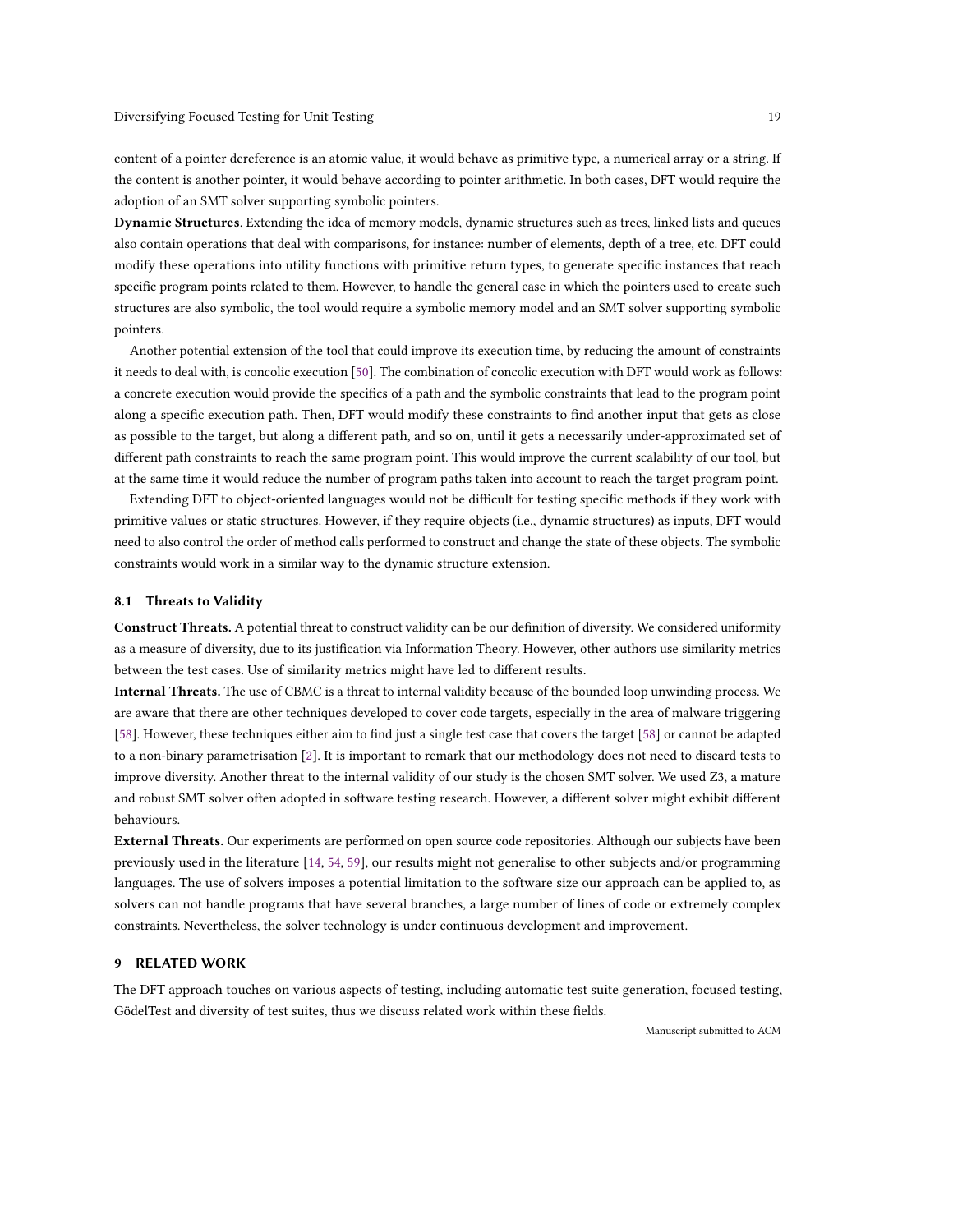Automatic and Focused Test Generation The field of automatic test case generation has grown in several directions such as symbolic execution, combinatorial testing, model-based testing, search-based testing and adaptive random testing [\[5\]](#page-21-0). The main goal of these techniques is to achieve a high coverage according to specific coverage criteria.

Shamshiri et al. [\[51\]](#page-23-1) evaluate three automated unit test case generators (EvoSuite [\[23,](#page-22-19) [24\]](#page-22-20), Randoop [\[41\]](#page-23-17) and Agitar [\[1\]](#page-21-4)) in terms of effectiveness in real fault detection. The results show that none of the tools could achieve more than 40.1% of fault detection individually, while the overall fault detection of the tools together is only 55.7%. The qualitative analysis conducted by the authors identifies the presence of *failed error propagation* (fault execution and infection with no propagation) and *coincidental correctness* (fault execution with no infection and no propagation) as one of the reasons for the low fault detection rate. They report cases when the fault was always fully covered but never detected, as it requires specific values in order to be detected.

Evidence of high failed error propagation and coincidental correctness rates was provided in previous work [\[6,](#page-21-5) [37–](#page-23-18) [39,](#page-23-19) [57\]](#page-23-20). To address this, one needs to test those sections of the program where the error fails to propagate. This is possible by focusing test inputs at specific elements of the program. Alipour et al. [\[2\]](#page-21-1) and Gotlieb and Petit [\[29\]](#page-22-21) use search algorithms and solvers, respectively, to reach faulty program points. As reaching the program point is not enough to trigger the faulty behavior, we also included diversity in our input generation algorithm.

Diversity, Uniformity and GödelTesting Diversity shows significant improvements on fault detection when combined with other testing criteria [\[14,](#page-22-18) [26\]](#page-22-0). These improvements were originally reported in the diversified version of Random Testing, named Adaptive Random Testing, where Chen et al. [\[14\]](#page-22-18) spread the inputs through the space using uniform sampling instead of pseudo-random generators. Chakraborty et al. [\[11\]](#page-22-3) stated that the effectiveness of diversity comes from the fact that every test is equally likely to activate or detect a bug. In the literature there are several works aiming to diversify test suites  $[9-11, 14, 21, 25, 43, 52]$  $[9-11, 14, 21, 25, 43, 52]$  $[9-11, 14, 21, 25, 43, 52]$  $[9-11, 14, 21, 25, 43, 52]$  $[9-11, 14, 21, 25, 43, 52]$  $[9-11, 14, 21, 25, 43, 52]$  $[9-11, 14, 21, 25, 43, 52]$  $[9-11, 14, 21, 25, 43, 52]$  $[9-11, 14, 21, 25, 43, 52]$  $[9-11, 14, 21, 25, 43, 52]$  $[9-11, 14, 21, 25, 43, 52]$  $[9-11, 14, 21, 25, 43, 52]$ , or use diversification as a filter  $[20]$ .

The initial work of Chakraborty et al. aimed at creating uniform inputs for testing electrical circuits. Their diversification tool, UniGen, transforms the circuits into a set of constraints in Conjunctive Normal Form (CNF) and applies SAT solvers to transform the witnesses of these constraints into inputs [\[9,](#page-22-22) [11\]](#page-22-3). Diversity methods have focused also on incrementing the diversity of outputs, as in the work by Alshahwan and Harman [\[3,](#page-21-6) [4\]](#page-21-7), which introduces a novel test suite adequacy criterion based on output uniqueness. The work by Matinnejad et al. improves diversity on Simulink models by reducing the similarities among their outputs [\[40\]](#page-23-22). None of the aforementioned approaches combines diversity with focused test input generation.

Existing work defines diversity in different ways. Considering an information theoretic perspective, some work connects it with the normalised information distance (NID) [\[21\]](#page-22-23), while others connect it with the entropy of the test suite [\[52\]](#page-23-9). NID can be used to define the diameter of the test suite, i.e., the average distance between the test cases, with the aim of maximizing it [\[20\]](#page-22-1). Entropy leverages its connection with the uniform distribution, since a distribution is uniform if and only if its entropy is maximum [\[46\]](#page-23-23). This connection gives us a good approximation to a proper definition of diversity, where we consider a test suite diverse when it is uniform or has maximum entropy. However, measuring the uniformity of a test suite is a difficult task, as it requires statistical tests. This was one of the main problems that has been identified in the evaluation of diversity in previous work [\[9–](#page-22-22)[11,](#page-22-3) [28\]](#page-22-4). Our approach addresses this problem by using a collision-based L2-test to guide and evaluate the generators [\(Section 3.2\)](#page-6-0). This test was chosen amongst different possible tests for uniformity, e.g., continuous distribution tests [\[36\]](#page-22-6) (not suitable as they assume no gaps between inputs) or discrete tests [\[12,](#page-22-25) [15,](#page-22-26) [18,](#page-22-8) [27,](#page-22-7) [55\]](#page-23-24). Only collision-based tests guarantee an appropriate evaluation in our scenario, as they give us also a notion of distance from uniformity [\[18\]](#page-22-8) [\(Section 3.2\)](#page-6-0). Although collision-based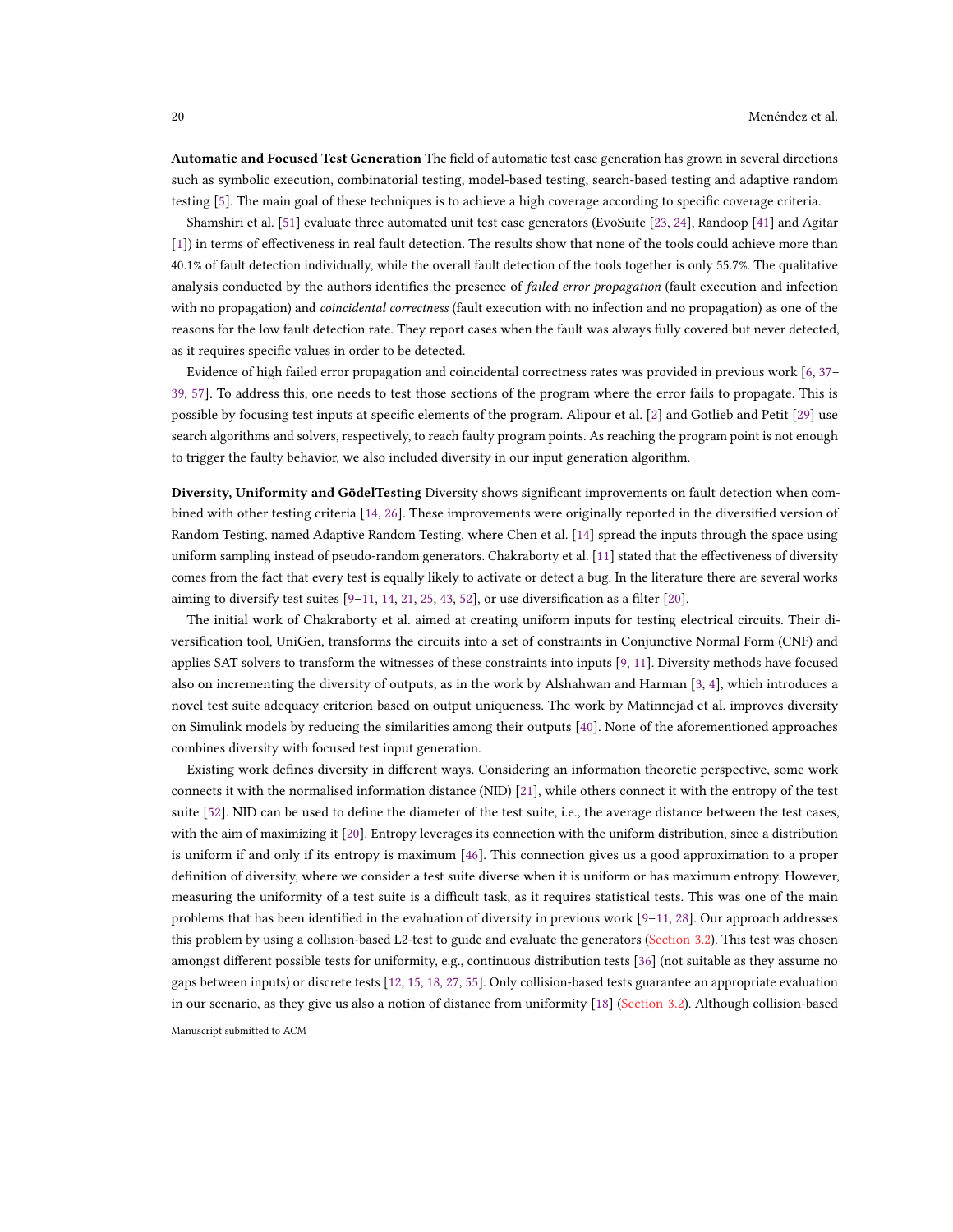tests require a big sample size for small epsilon values [\[18\]](#page-22-8), our generators were able to satisfy this. Poulding and Feldt [\[43\]](#page-23-21) aimed to create diversification by construction, applying a technique named GödelTesting. However, they require the creation of a manual test generator per program, so as to (manually) define the inputs to generate, based on program-specific constraints. In contrast, our technique leverages a constraint generator to obtain a meta-generator, and uses a solver as a general purpose generator, by including parameters in its constraints.

# 10 CONCLUSIONS AND FUTURE WORK

Diversified focused testing improves the quality of fault detection and mutation killing. By adding parametrisation to program constraints, our approach improves the diversity of the test suite, making the input distribution close to a uniform distribution. Regardless of the search strategy used to tune the parameters, empirical results show that the quality of the test suites generated by DFT significantly outperforms random generation, constraint solving and search-based generation. Moreover, in addition to making the test suites diverse, the search algorithm that tunes the parameters effectively reduces the error rate of the solver by orders of magnitude, hence improving the efficiency of the generation process quite substantially.

There are several future applications for DFT. A significant application is to study the effect of Failed Error Propagation at specific program points, extending the work of Androutsopoulos et al. [\[6\]](#page-21-5). Our technique can measure the reference probability of killing a mutant by ensuring that the generated inputs always traverse the mutation point and at the same time follow a uniform distribution. It could also be used to estimate the total number of inputs that traverse a given point [\[10\]](#page-22-27). Finally, from a security perspective, DFT may help developers identify potential triggers of suspicious code in malware analysis.

#### ACKNOWLEDGMENTS

This research was funded by the EPSRC InfoTestSS grant EP/P005888/1, the EPSRC SeMaMatch grant EP/K032623/1, and the ERC Advanced fellowship EPIC grant no. 741278. We gratefully acknowledge the support of NVIDIA Corporation with the donation of the Titan V GPU used for this research.

# **REFERENCES**

- <span id="page-21-4"></span>[1] [n.d.]. Agitar, [Online]. Available: [https://www.agitar.com,](https://www.agitar.com) [Accessed: 06-Mar-2018].
- <span id="page-21-1"></span>[2] Mohammad Amin Alipour, Alex Groce, Rahul Gopinath, and Arpit Christi. 2016. Generating Focused Random Tests Using Directed Swarm Testing. In Proceedings of the 25th International Symposium on Software Testing and Analysis (ISSTA 2016). ACM, New York, NY, USA, 70–81. <https://doi.org/10.1145/2931037.2931056>
- <span id="page-21-6"></span>[3] Nadia Alshahwan and Mark Harman. 2012. Augmenting Test Suites Effectiveness by Increasing Output Diversity. In Proceedings of the 34th International Conference on Software Engineering (ICSE '12). IEEE Press, Piscataway, NJ, USA, 1345–1348. [http://dl.acm.org/citation.cfm?id=2337223.](http://dl.acm.org/citation.cfm?id=2337223.2337414) [2337414](http://dl.acm.org/citation.cfm?id=2337223.2337414)
- <span id="page-21-7"></span>[4] Nadia Alshahwan and Mark Harman. 2014. Coverage and fault detection of the output-uniqueness test selection criteria. In Proceedings of the 2014 International Symposium on Software Testing and Analysis. ACM, 181–192.
- <span id="page-21-0"></span>[5] Saswat Anand, Edmund K Burke, Tsong Yueh Chen, John Clark, Myra B Cohen, Wolfgang Grieskamp, Mark Harman, Mary Jean Harrold, Phil Mcminn, et al. 2013. An orchestrated survey of methodologies for automated software test case generation. Journal of Systems and Software 86, 8 (2013), 1978–2001.
- <span id="page-21-5"></span>[6] Kelly Androutsopoulos, David Clark, Haitao Dan, Robert M. Hierons, and Mark Harman. 2014. An Analysis of the Relationship Between Conditional Entropy and Failed Error Propagation in Software Testing. In Proceedings of the 36th International Conference on Software Engineering (ICSE 2014). ACM, New York, NY, USA, 573–583. <https://doi.org/10.1145/2568225.2568314>
- <span id="page-21-2"></span>[7] Damiano Angeletti, Enrico Giunchiglia, Massimo Narizzano, Alessandra Puddu, and Salvatore Sabina. 2009. Automatic test generation for coverage analysis using CBMC. In International Conference on Computer Aided Systems Theory. Springer, 287–294.
- <span id="page-21-3"></span>[8] Clark Barrett, Aaron Stump, Cesare Tinelli, et al. 2010. The smt-lib standard: Version 2.0. In Proceedings of the 8th International Workshop on Satisfiability Modulo Theories (Edinburgh, England), Vol. 13. 14.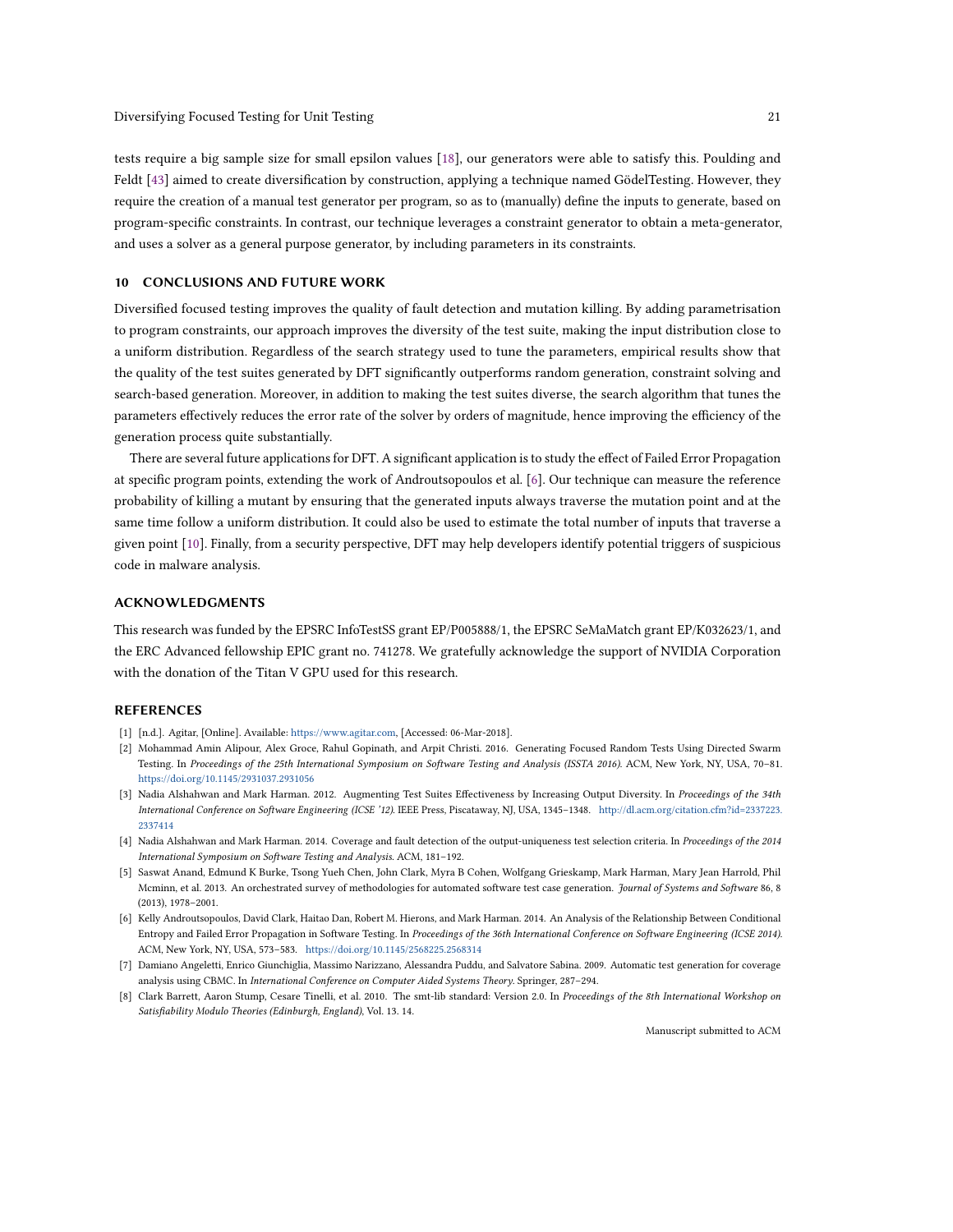- <span id="page-22-22"></span>[9] Supratik Chakraborty, Daniel J Fremont, Kuldeep S Meel, Sanjit A Seshia, and Moshe Y Vardi. 2015. On Parallel Scalable Uniform SAT Witness Generation.. In TACAS. 304–319.
- <span id="page-22-27"></span>[10] Supratik Chakraborty, Kuldeep S Meel, Rakesh Mistry, and Moshe Y Vardi. 2016. Approximate Probabilistic Inference via Word-Level Counting.. In AAAI, Vol. 16. 3218–3224.
- <span id="page-22-3"></span>[11] Supratik Chakraborty, Kuldeep S Meel, and Moshe Y Vardi. 2013. A scalable approximate model counter. In International Conference on Principles and Practice of Constraint Programming. Springer, 200–216.
- <span id="page-22-25"></span>[12] Siu-On Chan, Ilias Diakonikolas, Gregory Valiant, and Paul Valiant. 2014. Optimal algorithms for testing closeness of discrete distributions. In Proceedings of the twenty-fifth annual ACM-SIAM symposium on Discrete algorithms. Society for Industrial and Applied Mathematics, 1193–1203.
- <span id="page-22-14"></span>[13] Sudarshan S Chawathe, Anand Rajaraman, Hector Garcia-Molina, and Jennifer Widom. 1996. Change detection in hierarchically structured information. In Acm Sigmod Record, Vol. 25. ACM, 493–504.
- <span id="page-22-18"></span>[14] Tsong Yueh Chen, Fei-Ching Kuo, Robert G Merkel, and TH Tse. 2010. Adaptive random testing: The art of test case diversity. Journal of Systems and Software 83, 1 (2010), 60–66.
- <span id="page-22-26"></span>[15] Vartan Choulakian, Richard A Lockhart, and Michael A Stephens. 1994. Cramér-von Mises statistics for discrete distributions. Canadian Journal of Statistics 22, 1 (1994), 125–137.
- <span id="page-22-5"></span>[16] Thomas M Cover and Joy A Thomas. 2012. Elements of information theory. John Wiley & Sons.
- <span id="page-22-11"></span>[17] Leonardo De Moura and Nikolaj Bjørner. 2008. Z3: An efficient SMT solver. In International conference on Tools and Algorithms for the Construction and Analysis of Systems. Springer, 337–340.
- <span id="page-22-8"></span>[18] Ilias Diakonikolas, Themis Gouleakis, John Peebles, and Eric Price. 2016. Collision-based testers are optimal for uniformity and closeness. arXiv preprint arXiv:1611.03579 (2016).
- <span id="page-22-2"></span>[19] R. Feldt and S. Poulding. 2013. Finding test data with specific properties via metaheuristic search. In 2013 IEEE 24th International Symposium on Software Reliability Engineering (ISSRE). 350–359. <https://doi.org/10.1109/ISSRE.2013.6698888>
- <span id="page-22-1"></span>[20] Robert Feldt, Simon Poulding, David Clark, and Shin Yoo. 2016. Test set diameter: Quantifying the diversity of sets of test cases. In IEEE International Conference on Software Testing, Verification and Validation (ICST). IEEE, 223–233.
- <span id="page-22-23"></span>[21] Robert Feldt, Richard Torkar, Tony Gorschek, and Wasif Afzal. 2008. Searching for Cognitively Diverse Tests: Towards Universal Test Diversity Metrics. In First International Conference on Software Testing Verification and Validation, ICST 2008, Lillehammer, Norway, April 9-11, 2008, Workshops Proceedings. 178–186. <https://doi.org/10.1109/ICSTW.2008.36>
- <span id="page-22-12"></span>[22] Carlos M Fonseca, Luís Paquete, and Manuel López-Ibánez. 2006. An improved dimension-sweep algorithm for the hypervolume indicator. In Evolutionary Computation, 2006. CEC 2006. IEEE Congress on. IEEE, 1157–1163.
- <span id="page-22-19"></span>[23] Gordon Fraser and Andrea Arcuri. 2011. Evolutionary Generation of Whole Test Suites. In 11<sup>th</sup> International Conference on Quality Software (QSIC), Manuel Núñez, Robert M. Hierons, and Mercedes G. Merayo (Eds.). IEEE Computer Society, Madrid, Spain, 31–40.
- <span id="page-22-20"></span>[24] Gordon Fraser and Andrea Arcuri. 2011. EvoSuite: automatic test suite generation for object-oriented software. In 8<sup>th</sup> European Software Engineering Conference and the ACM SIGSOFT Symposium on the Foundations of Software Engineering (ESEC/FSE '11). ACM, 416–419.
- <span id="page-22-24"></span>[25] G. Fraser and A. Arcuri. 2013. Whole Test Suite Generation. IEEE Transactions on Software Engineering 39, 2 (Feb 2013), 276-291. [https:](https://doi.org/10.1109/TSE.2012.14) [//doi.org/10.1109/TSE.2012.14](https://doi.org/10.1109/TSE.2012.14)
- <span id="page-22-0"></span>[26] Gregory Gay. 2017. The fitness function for the job: search-based generation of test suites that detect real faults. In Software Testing, Verification and Validation (ICST), 2017 IEEE International Conference on. IEEE, 345–355.
- <span id="page-22-7"></span>[27] Oded Goldreich and Dana Ron. 2011. On testing expansion in bounded-degree graphs. In Studies in Complexity and Cryptography. Miscellanea on the Interplay between Randomness and Computation. Springer, 68–75.
- <span id="page-22-4"></span>[28] Carla P Gomes, Ashish Sabharwal, and Bart Selman. 2007. Near-uniform sampling of combinatorial spaces using XOR constraints. In Advances In Neural Information Processing Systems. 481–488.
- <span id="page-22-21"></span>[29] Arnaud Gotlieb and Matthieu Petit. 2010. A uniform random test data generator for path testing. Journal of Systems and Software 83, 12 (2010), 2618–2626.
- <span id="page-22-10"></span>[30] Klaus Havelund and Thomas Pressburger. 2000. Model checking java programs using java pathfinder. International Journal on Software Tools for Technology Transfer 2, 4 (2000), 366–381.
- <span id="page-22-16"></span>[31] Myles Hollander and Douglas A. Wolfe. 1999. Nonparametric Statistical Methods. John Wiley & Sons.
- <span id="page-22-17"></span>[32] Y. Jia and M. Harman. 2008. MILU: A Customizable, Runtime-Optimized Higher Order Mutation Testing Tool for the Full C Language. In Testing: Academic Industrial Conference - Practice and Research Techniques (taic part 2008). 94–98. <https://doi.org/10.1109/TAIC-PART.2008.18>
- <span id="page-22-15"></span>[33] Junhwi Kim, Byeonghyeon You, Minhyuk Kwon, Phil McMinn, and Shin Yoo. 2017. Evaluating CAVM: A New Search-Based Test Data Generation Tool for C. In International Symposium on Search-Based Software Engineering (SSBSE 2017). 143–149.
- <span id="page-22-9"></span>[34] Daniel Kroening and Michael Tautschnig. 2014. CBMC-C bounded model checker. In International Conference on Tools and Algorithms for the Construction and Analysis of Systems. Springer, 389–391.
- <span id="page-22-13"></span>[35] Miqing Li, Tao Chen, and Xin Yao. 2018. A critical review of: a practical guide to select quality indicators for assessing pareto-based search algorithms in search-based software engineering: essay on quality indicator selection for SBSE. In Proceedings of the 40th International Conference on Software Engineering: New Ideas and Emerging Results. ACM, 17–20.
- <span id="page-22-6"></span>[36] Y Marhuenda, D Morales, and MC Pardo. 2005. A comparison of uniformity tests. Statistics 39, 4 (2005), 315–327.